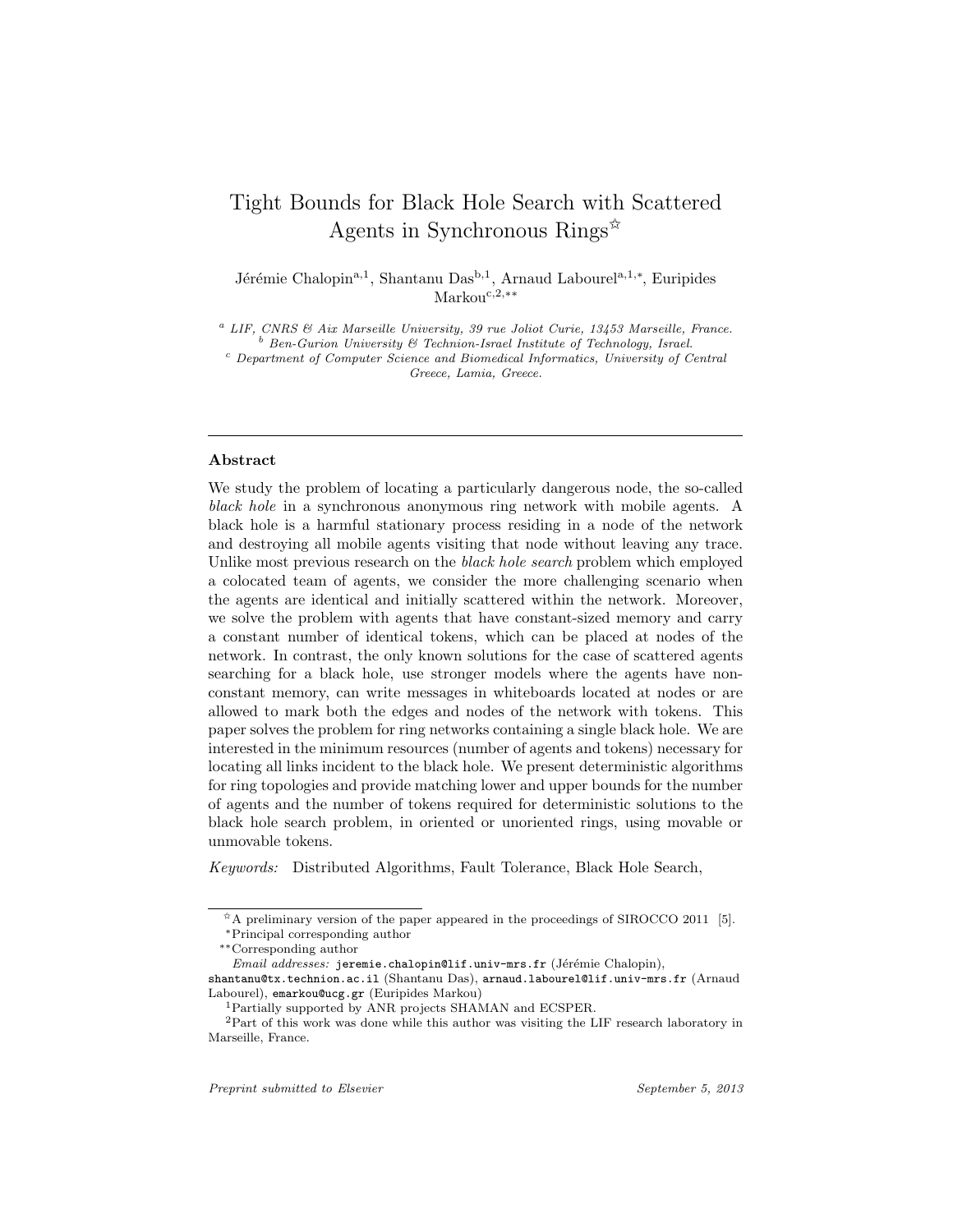Mobile Agents, Anonymous Networks, Identical tokens, Finite State Automata

#### 1. Introduction

#### 1.1. Overview

We consider the problem of exploration in unsafe networks which contain malicious hosts of a highly harmful nature, called black holes. A black hole is a node which contains a stationary process destroying all mobile agents visiting this node, without leaving any trace [16]. In the Black Hole Search (BHS) problem the goal for a team of agents is to locate the black hole within finite time, with the additional constraint that at least one of the agents must remain alive. In particular, at least one agent must survive and the surviving agents must have located (or marked) all edges leading to the black hole. It is usually assumed that all the agents start from the same location and have distinct identities. In this paper, we do not make such an assumption and study the problem for identical agents starting from distinct locations within the network. We focus on minimizing the resources required to find the black hole.

The only way of locating a black hole is to have at least one agent visiting it. However, since any agent visiting a black hole is destroyed without leaving any trace, the location of the black hole must be deduced by some communication mechanism employed by the agents. Four such mechanisms have been proposed in the literature: a) the whiteboard model in which there is a whiteboard at each node of the network where the agents can leave messages (in [2, 3, 13, 15, 16, 17]), b) the 'pure' token model where the agents carry tokens which they can leave at nodes (in  $[14, 18, 29]$ ), c) the 'enhanced' token model in which the agents can leave tokens at nodes or edges (in [1]), and d) the time-out mechanism (only for synchronous networks) in which one agent explores a new node while another waits for it at a safe node (in [7, 8, 10, 11, 24, 25, 26]).

The most powerful inter-agent communication mechanism is having whiteboards at all nodes. Since access to a whiteboard is provided in mutual exclusion, this model could also provide the agents a symmetry-breaking mechanism: If the agents start at the same node, they can get distinct identities and then the distinct agents can assign different labels to all nodes. Hence in this model, if the agents are initially co-located, both the agents and the nodes can be assumed to be non-anonymous without any loss of generality. The BHS problem has been studied using whiteboards in asynchronous networks, with the objective of minimizing the number of agents required to locate the black hole. Note that in asynchronous networks, it is not possible to answer the question of whether or not a black hole exists in the network, since there is no bound on the time taken by an agent to traverse an edge. Assuming the existence of (exactly one) black hole, the minimum sized team of co-located agents that can locate the black hole depends on the knowledge available to the agents. If the agents have a complete map of the network including port numbers and their starting position, then two agents suffice to locate the black hole [15]. If the agents have sense of direction, i.e., they can determine if two paths starting from one node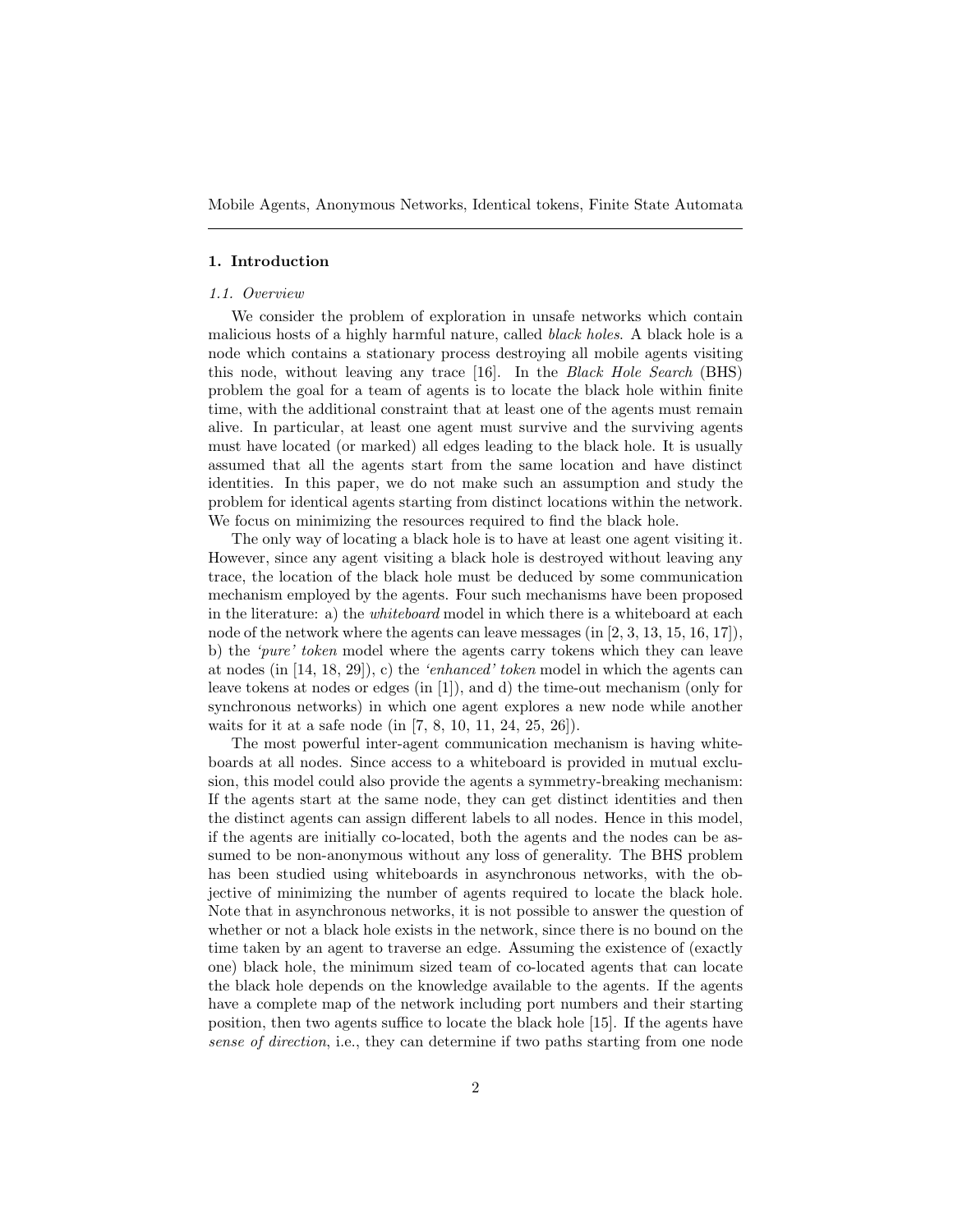lead to the same node, using only the labels of the ports along these paths, then two agents suffice [15]. If the agents have neither a complete map nor sense of direction, then  $\Delta + 1$  agents are needed and suffice [15]. In any case, the prior knowledge of the network size is essential to locate the black hole in finite time.

In the case of synchronous networks two co-located distinct agents can discover one black hole in any graph by using the time-out mechanism, without the need of whiteboards or tokens. Furthermore it is possible to detect whether a black hole actually exists or not in the network. Hence, with co-located distinct agents, the issue is not the feasibility but the time efficiency of black hole search (see  $[7, 8, 10, 11, 24, 25, 26]$  for example). However when the agents are scattered in the network (as in our case), the time-out mechanism is not sufficient to solve the problem anymore since the agents need to meet in order to use the mechanism.

Most of the previous results on black hole search used agents whose memory is at least logarithmic in the size of the network (e.g. in [18]). This means that these algorithms are not scalable to networks of arbitrary size. In this paper, we consider agents modeled as finite automata, i.e., having a constant number of states. This means that these agents cannot remember or count the nodes of the network that they have explored. In this model, the agents cannot have prior knowledge of the size of the network. In our model, the agents can detect whether there is an agent of a given state, but not how many of them.

For synchronous ring networks of arbitrary size, containing exactly one black hole, we present deterministic algorithms for locating the black hole using scattered agents each having constant-sized memory. We are interested in minimizing both the number of agents and the number of tokens required for solving the BHS problem.

We use the 'pure' token model. While the whiteboard model is commonly used in unsafe networks, the token model has been mostly used for exploration of safe networks. Note that the 'pure' token model can be implemented with  $O(1)$ bit whiteboards (storing the number of tokens at the whiteboard of the node) if we assume that only a constant number of tokens may be placed on a node at the same time, while the 'enhanced' token model can be implemented with  $O(\log \Delta)$ -bit whiteboards (storing the number of tokens at each incident edge at the whiteboard of the node). In the previous results using the whiteboard model, the capacity of each whiteboard is always assumed to be of at least  $\Omega(\log n)$  bits, where n is the number of nodes of the network. Unlike previous models, we do not require mutually exclusive access to the nodes memory, i.e., two agents at the same node are allowed to place tokens simultaneously at that same node of the network. We distinguish movable tokens (which can be picked up from a node and placed on another) from unmovable tokens (which cannot be picked up once they are placed on a node). For both types of tokens, we provide matching upper and lower bounds on both the number of agents and the number of tokens per agent, required for solving the black hole search problem in synchronous rings. Although our algorithms require only a constant size memory for each agent, the impossibility results presented in this paper hold even for agents having unbounded memory.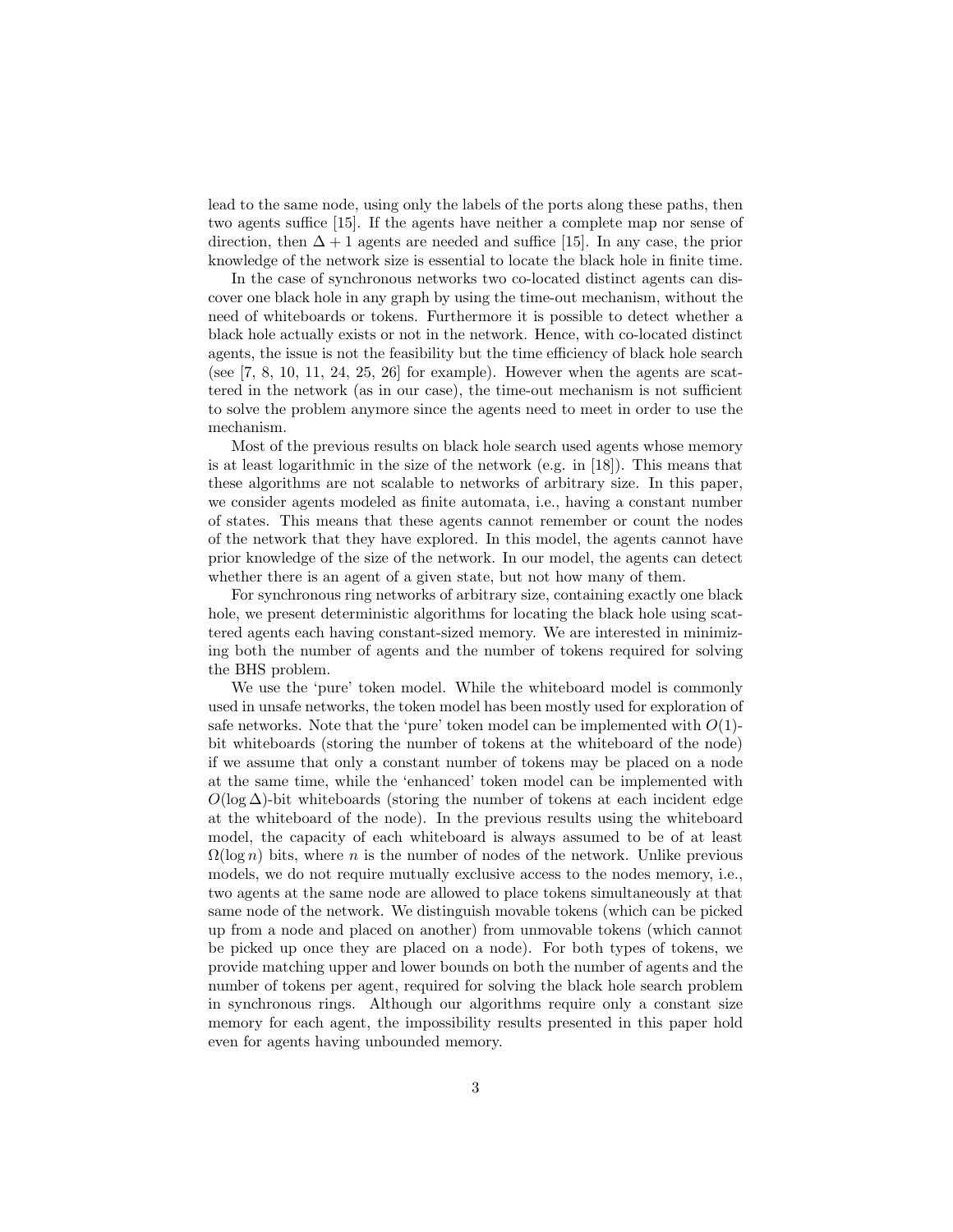# 1.2. Related Works

The exploration of an unknown graph by one or more mobile agents is a classical problem initially formulated in 1951 by Shannon [28] and it has been extensively studied since then (e.g., see [4, 12, 22]). In unsafe networks containing a single dangerous node (black hole), the problem of searching for it has been studied in the asynchronous model using whiteboards and given that all agents initially start at the same safe node  $(e.g., [2, 3, 13, 15, 16, 17])$ . It has also been studied using 'enhanced' tokens in [14, 18, 29] and in the 'pure' token model in [1]. It has been proved that the problem can be solved with a minimal number of agents performing a polynomial number of moves. Notice that in an asynchronous network the number of the nodes of the network must be known to the agents otherwise the problem is unsolvable [16]. If the network topology is unknown, at least  $\Delta + 1$  agents are needed, where  $\Delta$  is the maximum node degree in the graph [15]. It is usually assumed that the network is bi-connected and the existence of exactly one black hole is common knowledge.

In asynchronous networks, with scattered agents (not initially located at the same node), the problem has been investigated for arbitrary topologies [6, 21] in the whiteboard model while in the 'enhanced' token model it has been studied for rings [19, 20] and for some interconnected networks [29].

The issue of efficient black hole search has been studied in synchronous networks without whiteboards or tokens (only using the time-out mechanism) in [7, 8, 10, 11, 24, 25, 26] under the condition that all distinct agents start at the same node.

The problem has also been studied for co-located agents in asynchronous and synchronous directed graphs with whiteboards in [9, 26]. In [8] they study how to locate and repair faults (weaker than black holes) using co-located agents in synchronous known networks with whiteboards and in [23] they study the problem in asynchronous networks with whiteboards and co-located agents without the knowledge of incoming link. A different dangerous behavior is studied for co-located agents in [27], where the authors consider a ring and assume black holes with Byzantine behavior, which do not always destroy a visiting agent.

In all previous papers (apart from [1]) studying the Black Hole Search problem using tokens, the 'enhanced' token model is used. The weakest 'pure' token model has only been used in [1] for co-located agents in asynchronous networks. In all previous solutions to the problem using tokens, the agents are assumed to have non-constant memory.

#### 1.3. Our Contributions

Unlike previous studies on BHS, we consider the scenario of anonymous (i.e., identical) agents that are initially scattered in an anonymous ring. We focus our attention on very simple mobile agents. The agents have constant-size memory, they carry a constant number of identical tokens which can be placed at nodes and, apart from using the tokens, they can communicate with other agents only when they meet at the same node. We consider four different scenarios depending on whether the tokens are movable or not, and whether the agents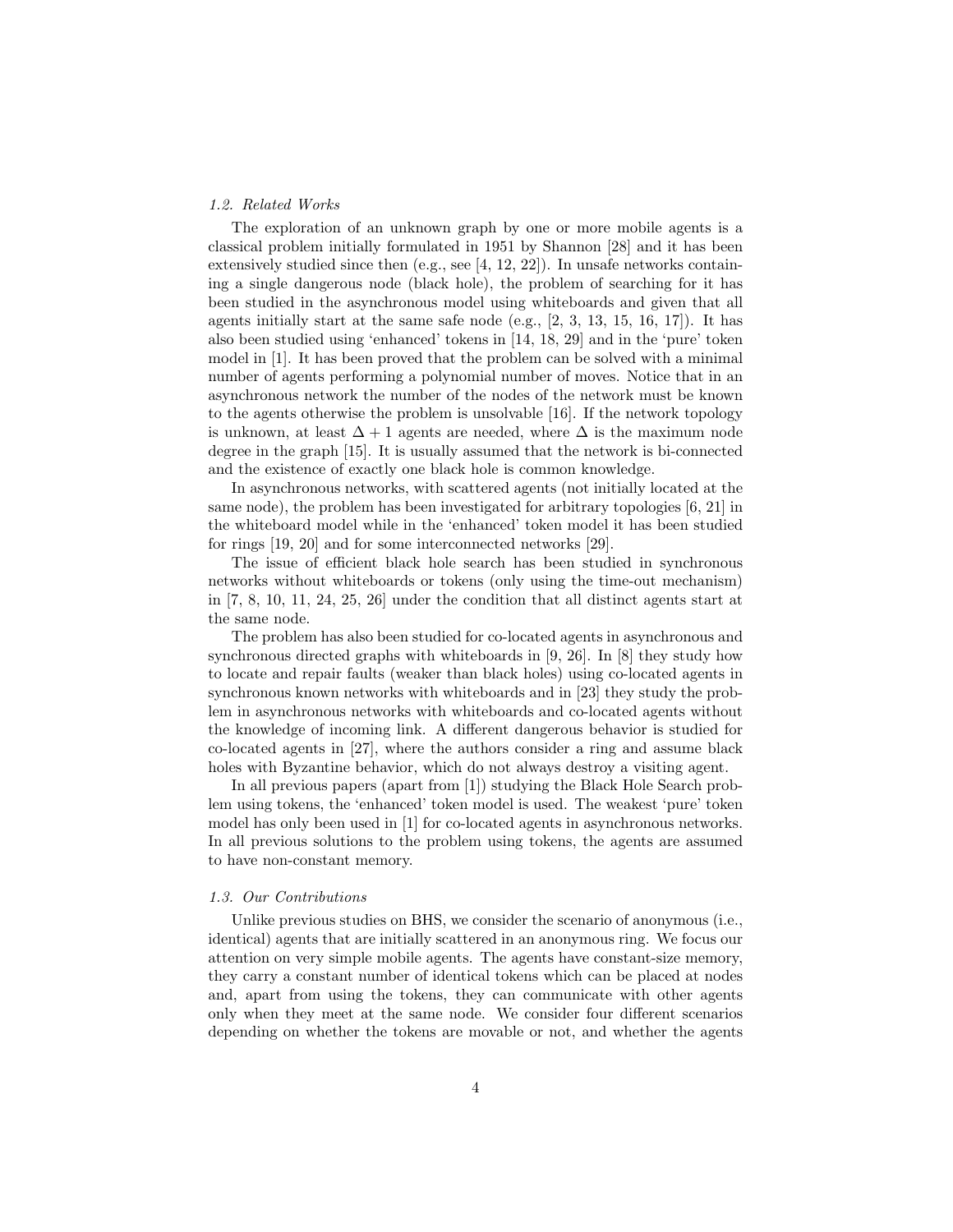agree on a common orientation. We present deterministic optimal algorithms and provide matching upper and lower bounds for the number of agents and the number of tokens required for solving BHS (See Table 1 for a summary of results). Surprisingly, the agreement on the ring orientation does not influence the number of agents needed in the case of movable tokens but is important in the case of unmovable tokens.

The lower bounds presented in this paper are very strong in the sense that they do not allow any trade-off between the number of agents and the number of tokens for solving the BHS problem. In particular we show that:

- Any constant number of agents, even having unlimited memory, cannot solve the BHS problem with less tokens than depicted in all cases of Table 1.
- Any number of agents less than that depicted in all cases of Table 1 cannot solve the BHS problem even if the agents are equipped with any constant number of tokens and they have unlimited memory.

Meanwhile our algorithms match the lower bounds, are asymptotically timeoptimal and since they do not require any knowledge of the size of the ring or the number of agents, they work in any anonymous synchronous ring, for any number of anonymous identical agents (respecting the minimal requirements of Table 1).

|            |            | Resources necessary<br>and sufficient |            |                            |
|------------|------------|---------------------------------------|------------|----------------------------|
| Tokens are | Ring is    | $#$ agents                            | $#$ tokens | References in the paper    |
| Movable    | Oriented   |                                       |            | Theorem 3.1, 3.2 and 4.1   |
|            | Unoriented |                                       |            |                            |
| Unmovable  | Oriented   |                                       |            | Theorem 3.1, 3.3 and $5.1$ |
|            | Unoriented |                                       |            | Theorem 3.1, 3.4 and $5.2$ |

Table 1: Summary of results for BHS in synchronous rings

In Section 2, we formally describe the model and the different settings considered in the paper. In Section 3, we state impossibly results for all settings considered in the paper. In Section 4, we give an algorithm for agents with movable tokens. In Section 5, we give two algorithms for agents with unmovable tokens, one for oriented rings and another for unoriented rings. Finally, in Section 6, we conclude and give some perspectives.

# 2. Our Model

Our model consists of an anonymous, synchronous ring network with  $k \geq 2$ identical mobile agents that are initially located at distinct nodes called homebases. Each mobile agent owns a constant number  $t$  of identical tokens which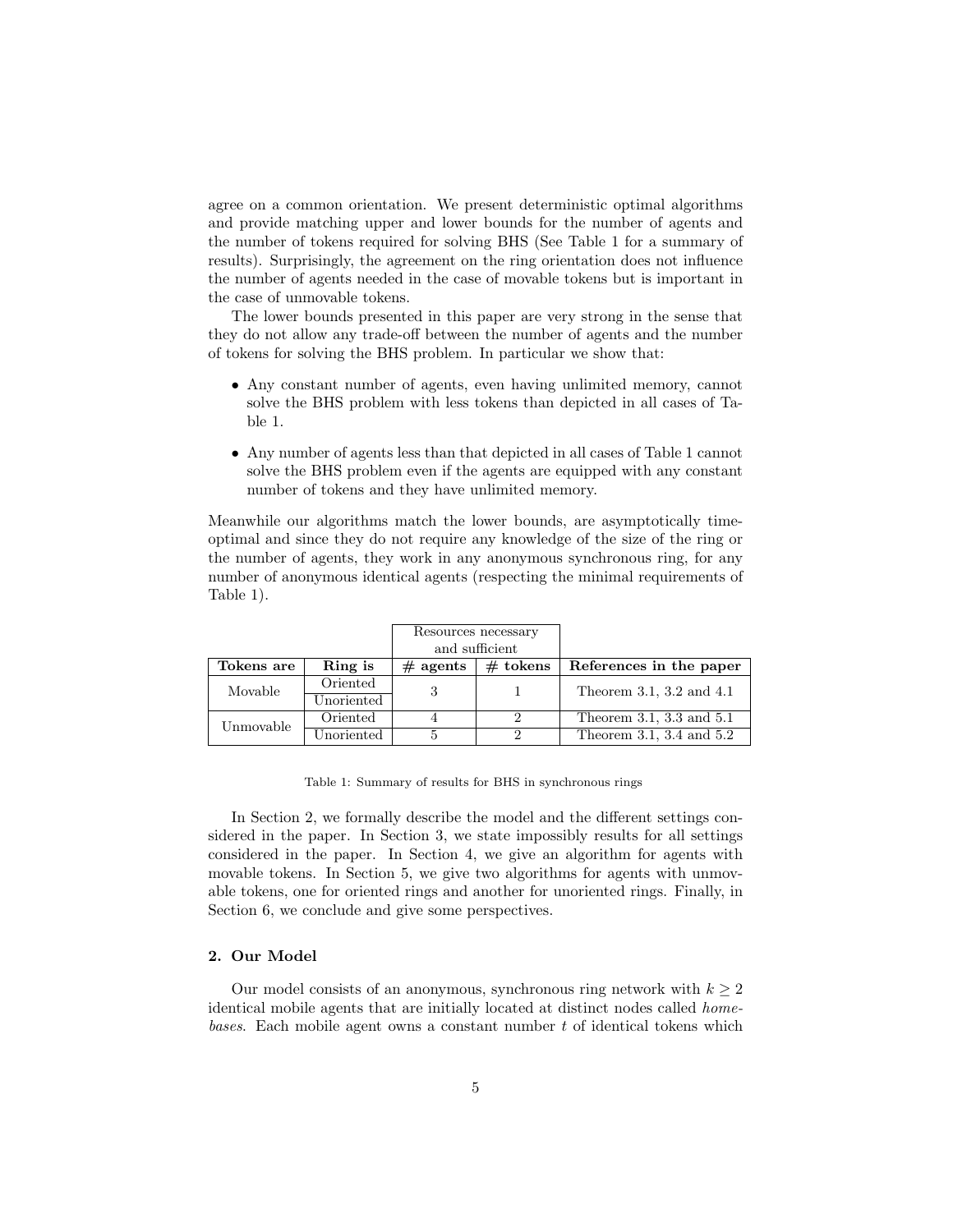can be placed at any node visited by the agent. The tokens are indistinguishable. Any token or agent at a given node is visible to all agents on the same node, but not visible to agents on other nodes. The agents follow the same deterministic algorithm and begin execution at the same time and being in the same initial state. In all our protocols a node may contain at most two tokens at the same time. At any node of the ring, the ports leading to the two incident edges are distinguishable and locally labelled and an agent arriving at a node knows the port-label of the edge through which it arrived. In the special case of an oriented ring, the ports are consistently labelled as Left and Right (i.e., all ports going in the clockwise direction are labelled Left). In an unoriented ring, the local port-labeling at a node is arbitrary and each agent in its first step chooses one direction as Left and in every subsequent step, it translates the local port-labeling at a node into Left and Right according to its chosen orientation. In order to make this translation, the agent stores the port-label of the edge through which it arrived at the current node and the direction of the last movement (Left or Right). If the direction of the next move is the opposite of that of the last move, the agent moves using the port-label stored. Otherwise, the agent moves using the other port-label.

In a single time unit, each mobile agent completes one step which consists of the Look, Compute and Move stages (in this order). During the Look stage, an agent obtains information about the configuration of the current node (i.e., agents, tokens present at the node) and its own configuration (i.e., the port through which it arrived and the number of tokens it carries). During the Compute stage, an agent can perform any number of computations (i.e., computations are instantaneous in our model). During the Move stage, the agent may put or pick up a token at the current node and then either move to an adjacent node or remain at the current node. If during the computation stage, the agent detects that one of neighbors of the current node is the black hole, then the agent may permanently mark the link as dangerous, during the Move stage. Since the agents are synchronous they perform each stage of each step at the same time. We call a token movable if it can be put on a node and picked up later by any mobile agent visiting the node. Otherwise we call the token unmovable in the sense that, once released, it can occupy only the node where it has been released.

Formally we consider a mobile agent as a finite Moore automaton  $\mathcal{A} =$  $(S, S_0, \Sigma, \Lambda, \delta, \phi)$ , where S is a set of  $\sigma \geq 2$  states among which there is a specified state  $S_0$  called the *initial* state;  $\Sigma \subseteq \mathcal{D} \times \mathcal{C}_v \times \mathcal{C}_A$  is the set of possible configurations an agent can see when it enters a node;  $\Lambda\subseteq\mathcal{D}\times\mathcal{P}\times\mathcal{X}$  is the set of possible actions by the agent;  $\delta : \mathcal{S} \times \Sigma \to \mathcal{S}$  is the transition function; and  $\phi : \mathcal{S} \to \Lambda$  is the output function.  $\mathcal{D} = \{\text{left}, \text{right}, \text{none}\}\$ is the set of possible directions through which the agent arrives at or leaves a node (none represents no move by the agent).  $P = \{put, pick, no action\}$  is the action performed by the agent on the tokens, while  $\mathcal{X} = \{ \text{mark left}, \text{mark right}, \text{no action} \}$  is the action performed by the agent on the links incident to the current node.  $\mathcal{C}_v$  =  $\{0,1\}^{\sigma} \times \{0,1,2\}$  is the set of possible configurations at a node, consisting of (i) a bit string that denotes for each possible state whether there is an agent in that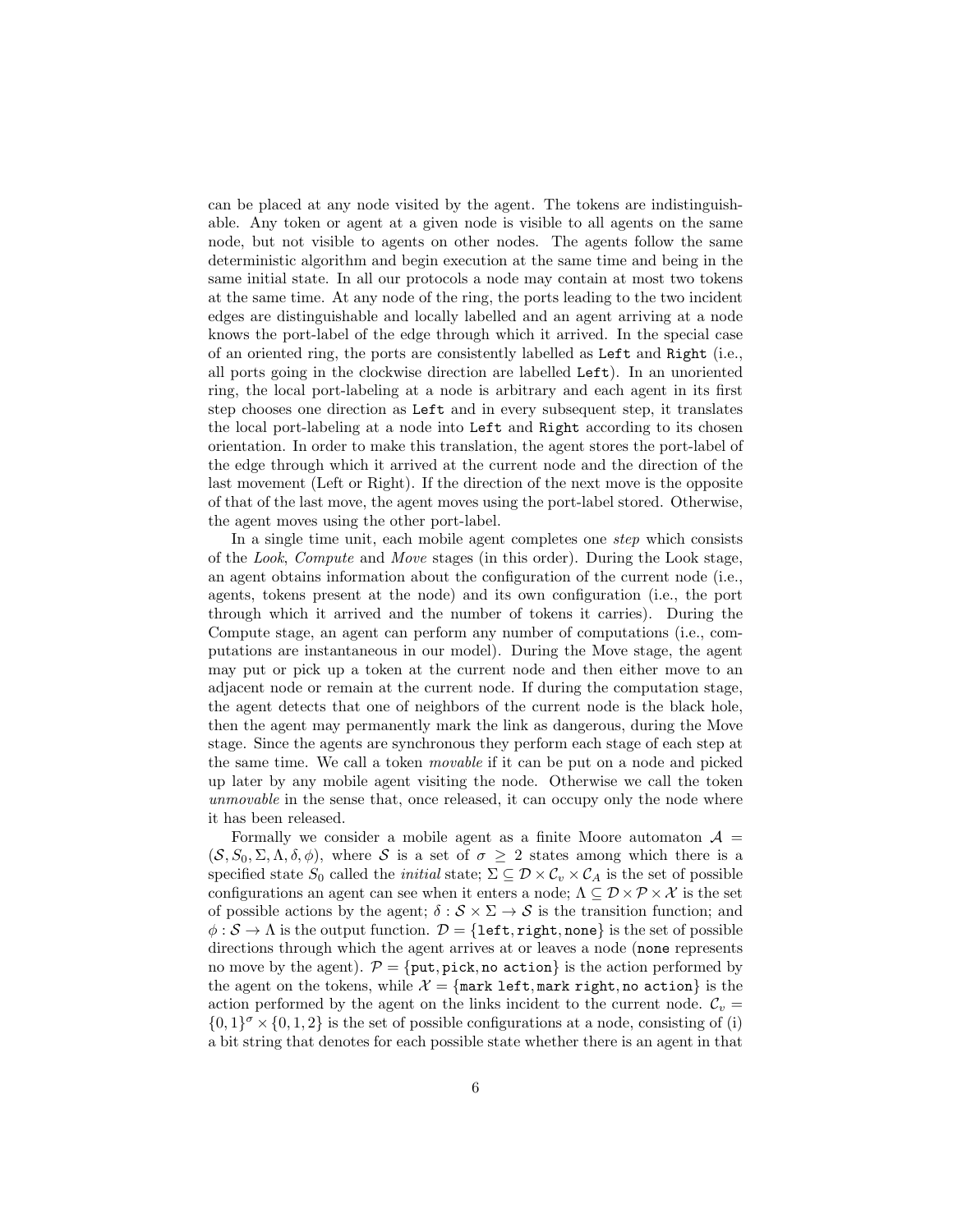state at that node and (ii) an integer that denotes the number of tokens at that node (in our protocols at most 2 tokens reside at a node at any time). Finally,  $C_A = \{1, 2\} \times \{0, 1, 2\}$  is the set of possible configurations of an agent, i.e., its orientation and whether it carries zero, one or two tokens (in our protocols, an agent cannot carry more than two tokens). Observe that this definition is only used for our algorithms since our impossibility results works even if agents have unlimited memory, can carry and see at a node any number of tokens.

Notice that all computations by the agents are independent of the size  $n$  of the network and the number  $k$  of agents. The agents have no knowledge of  $n$ or  $k$ . The agents only know the number of tokens they have. Since the agents are identical they face the same limitations on their knowledge of the network. There is exactly one black hole in the network. An agent can start from any node other than the black hole and no two agents are initially colocated<sup>3</sup>. Once an agent detects a link to the black hole, it marks the link permanently as dangerous. We require that at the end of a black hole search scheme, all links incident to the black hole (and only those links) are marked dangerous and that there is at least one surviving agent. The time complexity of a BHS scheme is the number of time units needed for completion of the scheme, assuming the worst-case location of the black hole and the worst-case initial placement of the scattered agents.

Note that our definition of a successful BHS scheme is slightly different from the traditional definition. Indeed, in the original definition, it was required that there is at least one surviving agent, and this agent knows the location of all edges incident to the black hole. However, since we consider finite state agents, it is not possible for the agents to remember the location of the edges incident to the black hole. Thus we need the additional capability of marking these links as dangerous, for the purpose of reporting the solution. During the execution of the algorithm, the agents cannot see which edges are marked dangerous (by other agents). Hence, this capability does not provide any additional power of communication to the agents.

## 3. Impossibility Results

#### 3.1. Oriented Rings

We first show that when the tokens are unmovable, a team of any constant number of agents needs at least two tokens per agent to solve the BHS problem.

**Theorem 3.1.** For any constant  $k$ , there exists no algorithm that solves BHS in all oriented rings containing one black hole and k or more scattered agents, when each agent is provided with only one unmovable token. The result holds even if the agents have unlimited memory.

<sup>3</sup>Since there is no symmetry breaking mechanism at a node, two agents starting at the same node and in the same state, would behave as a single (merged) agent.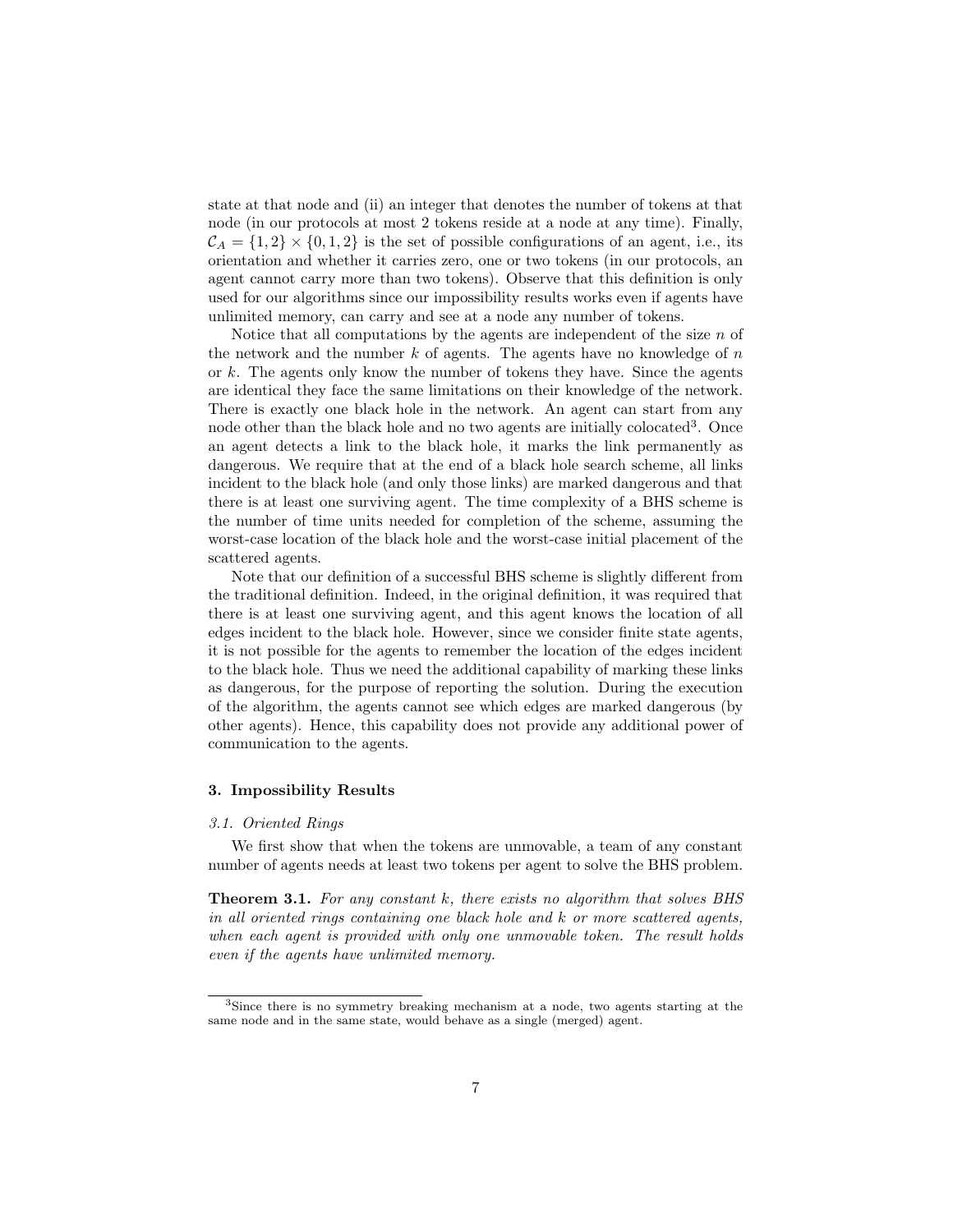*Proof* : Suppose there is a correct BHS algorithm that solves the problem with k or more agents in rings of any size. If the algorithm does not require any agent to put down its token, such an algorithm should work even if every agent puts its token on its homebase in the first step. So without loss of generality, we assume that an agent puts down its token after executing a finite number of steps of the algorithm (unless it encounters some agents, some tokens or the black hole within this time). Now consider the behavior of this agent when placed on an infinite line (with no other agent). Suppose the agent puts down its token at a distance of x (w.l.o.g. in the left direction) from its homebase. Further let p be the maximum distance that the agent has travelled from its homebase (in either direction) before it puts down its token (thus,  $x \leq p$ ). Now, consider a ring  $R_1$ of size  $n = 2k(p+1)$  with one black hole and k agents such that the agents are initially placed at a distance of  $2(p+1)$  apart (see Figure 1(a)). The black hole is located in the middle of a segment between two consecutive agents (i.e., it is at a distance  $(p + 1)$  from the closest agents). Since the agents start in the same state, they take the same actions and remain in identical states (until they encounter another agent, or a token or the black hole). As long as the agents do not travel any further than a distance p from their homebase, they will not see anything different from the agent on the infinite line. Thus, each agent will put its token  $x \leq p$  places to the left of its homebase. Each agent will do so at the same time and in the same state. During the rest of the algorithm, an agent can only move, observe the tokens and possibly mark some link as dangerous. Due to the correctness of the algorithm, at some time  $\tau$ , some agent will mark one link leading to the black hole as dangerous. Up to time  $\tau$ , all surviving agents behave the same since they see at each step the same configuration at their nodes. If there are more than one surviving agent, all of them are in the same state  $\beta$  and still at a distance of  $2(p+1)$  apart. Thus, if one such agent marks a link as dangerous, the next agent would mark a link at a distance of  $2(p+1)$  away. So, one of the agents would have incorrectly marked a link—a contradiction to the correctness of the algorithm.

The remaining case to consider is when the agent that marks a link, is the last surviving agent. In this case, we can construct another ring  $R_2$  of size  $n = 2(k + 1)(p + 1)$  with one black hole and  $(k + 1)$  agents initially placed the same distance apart as in the ring  $R_1$  (see Figure 1(b)). In an execution of the same algorithm on ring  $R_2$ , after exactly  $\tau$  time steps, there will be two surviving agents both in the same state  $\beta$  and at a distance of  $2(p+1)$  from each other. Thus the two agents will mark as dangerous, two distinct links at a distance of  $2(p+1)$  apart. Hence the algorithm fails for the ring  $R_2$ .

We now derive some lower bounds on the number of agents necessary to solve the BHS problem. The following result proves that at least one agent needs to be sacrificed for detecting each link leading to the black hole.

Lemma 3.1. During any execution of any BHS algorithm, if a link to the black hole is correctly marked, then at least one agent must have entered the black hole through this link.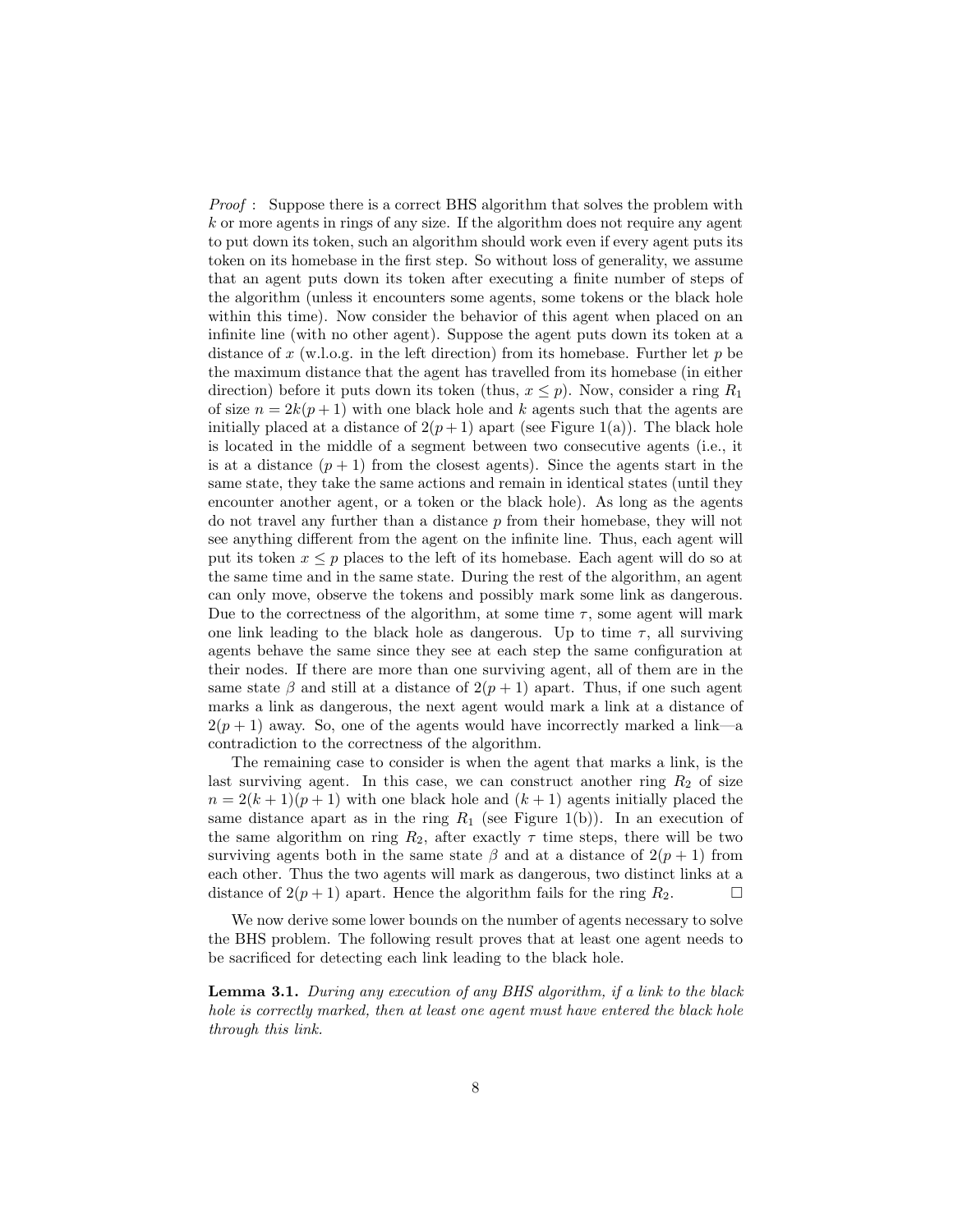

Figure 1: (a) An oriented ring  $R_1$  with k agents and a black hole, (b) a larger oriented ring  $R_2$  with  $k+1$  agents and one black hole.

Proof: Suppose for the sake of contradiction that there exists a correct BHS algorithm such that during any execution of this algorithm one link incident to the black hole is marked before any agent traverses this link. Assume without loss of generality that the link is on the left of the black hole. Consider the ring of size  $n$  which leads to this execution. Now, add a vertex on the left of the black hole, obtaining a ring of size  $n+1$ , while keeping the same initial positions for the agents. The agents will behave as in the ring of size  $n$  since they do not know the size of the ring and will see exactly the same configuration. Hence they will mark the left link of the new node as the link leading to the black hole. This contradicts with the correctness of the BHS algorithm.  $\Box$ 

To solve the BHS problem in a ring, both links leading to the black hole need to be marked as dangerous. Thus, we immediately arrive at the following result.

Theorem 3.2. Two mobile agents carrying any number of movable (or unmovable) tokens each, cannot solve the BHS problem in an oriented ring, even if the agents have unlimited memory.

When the tokens are unmovable, even three agents are not sufficient to solve BHS as shown below.

Theorem 3.3. Three mobile agents carrying a constant number of unmovable tokens each, cannot solve the BHS problem in an oriented ring, even if agents have unlimited memory.

Proof : Suppose for the sake of contradiction that there exists an algorithm which solves the BHS problem for three agents each carrying a constant number t of unmovable tokens. Let x and y be two integers chosen by the adversary, such that  $1 \leq x, y \leq 2t$ . Suppose the three agents are initially placed on a ring of size  $8t + x + y$  such that the distance between the first and second and between the second and third agent is 4t. The black hole is between the third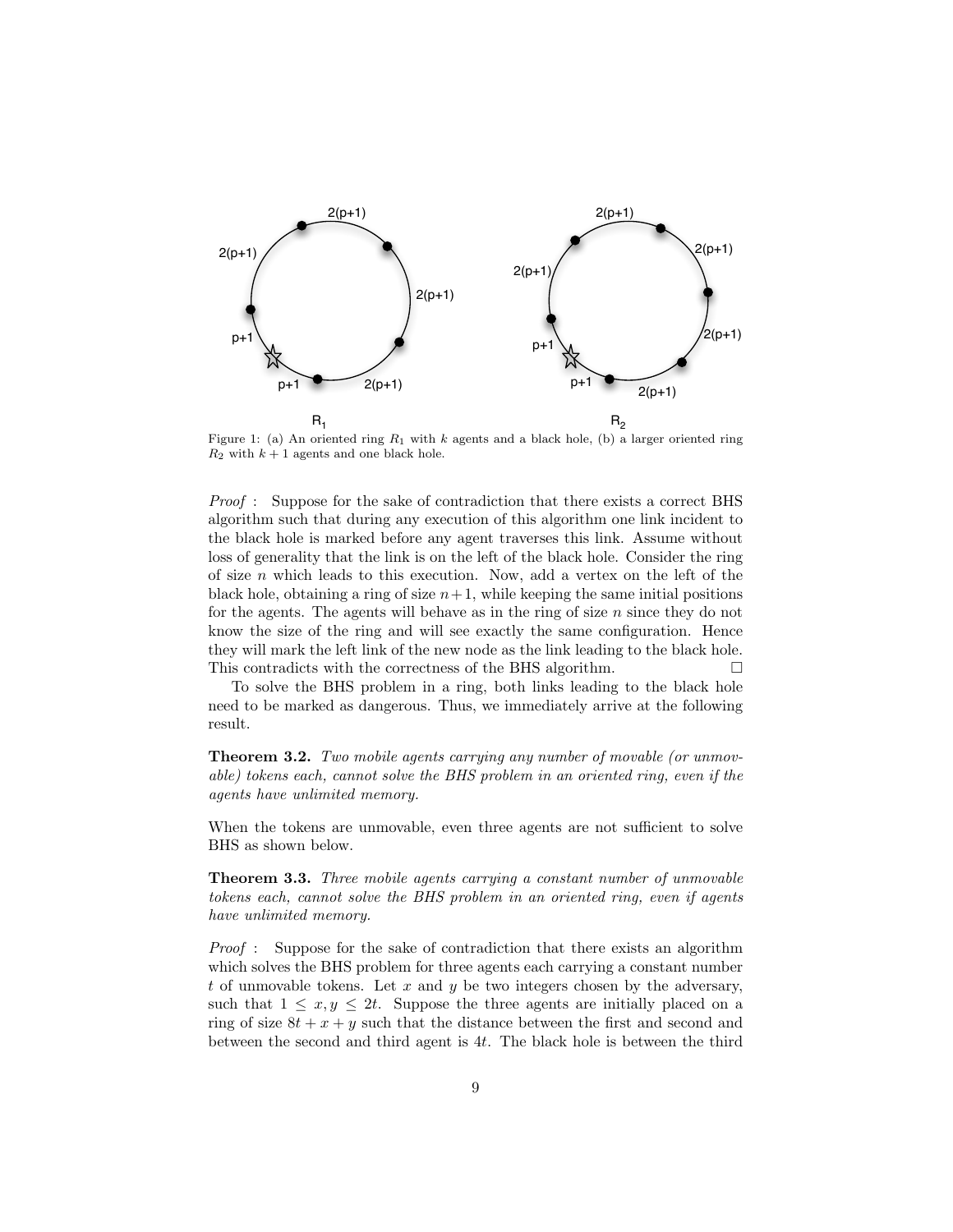

Figure 2: Three agents with  $t$  unmovable tokens each in an oriented ring.

Figure 3: Four agents with  $t$  unmovable tokens each in an unoriented ring.

and the first agent at a distance  $x$  from one of them and at distance  $y$  from the other (as in Figure 2). By Lemma 3.1, at least one agent would fall into the black hole before any link to the black hole is identified. Consider the phase P of the algorithm from the start until the first time an agent falls into the black hole. Let us call this agent a. Assume without loss of generality that agent a enters the black hole by going right (i.e., after traveling a distance of  $x$  from its homebase). First, notice that the agents never meet each other during phase P since they execute the same algorithm.

Suppose for the sake of contradiction that after agent  $a$  has vanished, the two surviving agents can identify the link used by agent a to enter the black hole without sacrificing another agent. This is only possible if, whenever agent a explores a new node to the right, it leaves a message encoding this fact and the only way to do this is by leaving another token at some node of the ring that may already have tokens. However, after  $t$  explored nodes agent  $a$  runs out of tokens. The adversary may then set x to be any value between  $t + 1$  and 2t. The remaining agents would not have enough information to determine the position of the black hole from the left (without the sacrifice of another agent). However, by Lemma 3.1, at least one agent must enter the black hole from the other link (on the right). Thus either one of the links to the black hole is never marked or there are no surviving agents.  $\Box$ 

# 3.2. Unoriented Rings

In an unoriented ring, even four agents do not suffice to solve the BHS problem with unmovable tokens. In fact we show a stronger result that it is not even possible to identify just one of the links to the black hole, using four agents.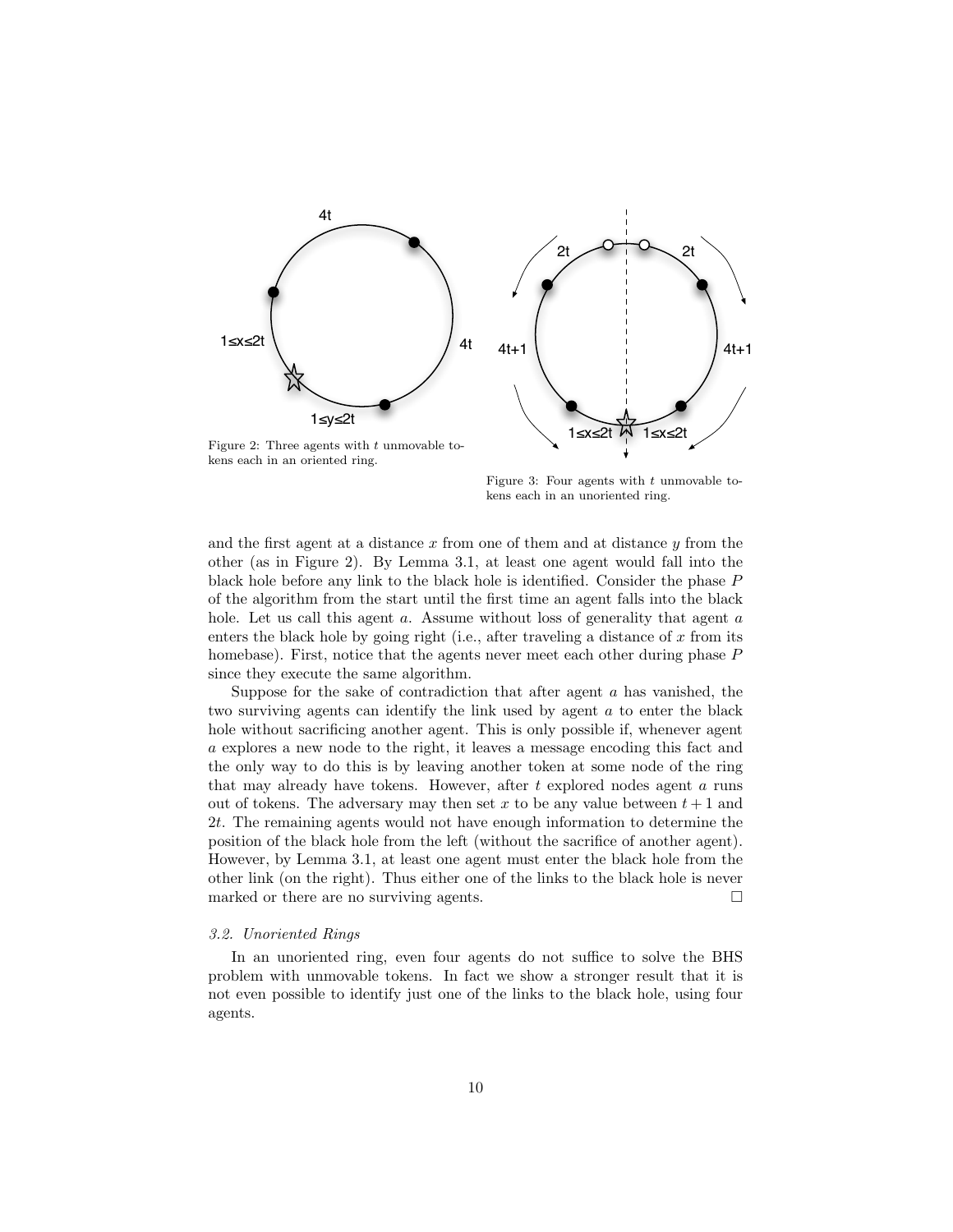Theorem 3.4. In an unoriented ring, four agents carrying any constant number of unmovable tokens each, cannot correctly mark any link incident to the black hole, even when the agents have unlimited memory.

Proof : Suppose for the sake of contradiction that there exists an algorithm which marks one of the links incident to the black hole, using four agents each carrying t unmovable tokens. For some integer  $x, 1 \leq x \leq 2t$ , chosen by the adversary, suppose that the four agents and the black hole are initially placed as in Figure 3. The distance between two consecutive agents is  $4t + 1$  and the distance between the black hole and the closest agent on each side is  $x$ . Thus, the initial configuration is symmetric and the axis of symmetry crosses an edge and the black hole. The adversary can choose the orientations of the agents in such a way that the two agents closest to the black hole would fall into the black hole at the same time and before any agent meets another agent. Thus, the two surviving agents would continue to be in symmetric situation and they would take similar actions. Using the same argument as in the proof of Theorem 3.3, the information left by the vanished agent is not sufficient for one agent to correctly identify any link incident to the black hole. Due to the symmetry of the resulting configuration (and the fact that agents cannot meet on an edge), the two remaining agents can never meet and will always be in the same state until they both fall into the black hole (without marking any of the links incident to the black hole).  $\Box$ 

# 4. BHS Scheme with Movable Tokens

We first consider the case when the agents have movable tokens. If each agent has a movable token it can perform a cautious walk [16]. The Cautious-Walk procedure consists of the following actions: Put the token at the current node, move one step in the specified direction, return to pick up the token, and again move one step in the specified direction (carrying the token). After each invocation of the Cautious Walk, the agent looks at the configuration of the current node<sup>4</sup> and decides whether to continue performing Cautious Walk.

We show that only three agents are sufficient to solve BHS, when they have one movable token each. Algorithm 1 achieves this, both for oriented and unoriented rings. The procedure Mark-Link permanently marks as dangerous the specified link.

Theorem 4.1. Algorithm 1 solves the BHS problem in an unoriented ring with  $k \geq 3$  agents having constant memory and one movable token each.

Proof : Notice that all agents start at the same time executing Procedure CautiousWalk(dir) and at each time they are at the same phase of this procedure.

<sup>&</sup>lt;sup>4</sup>Recall that only the tokens put on the node are counted, not the tokens carried by the agent itself.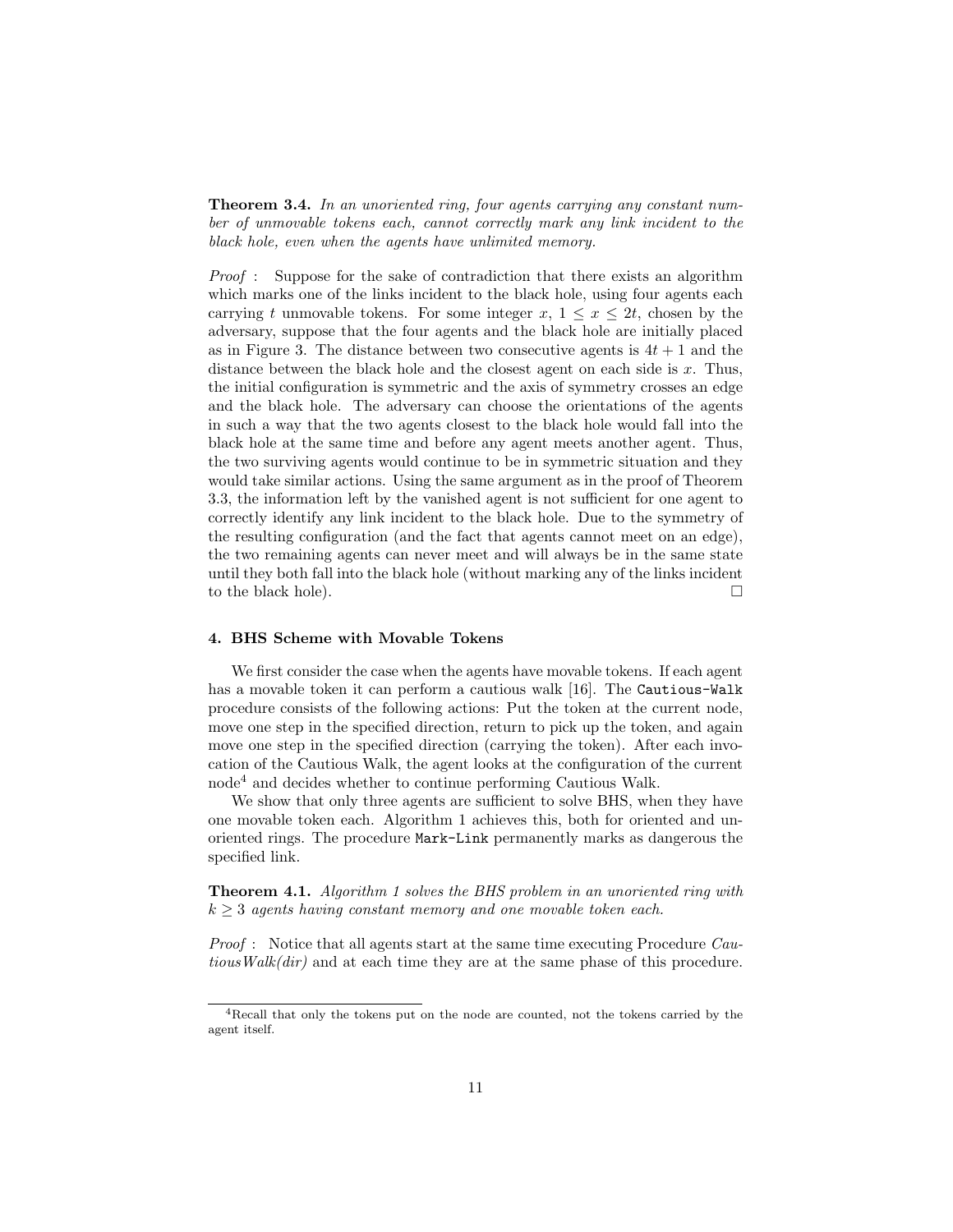Algorithm 1: BHS-Ring-1

/\* BHS in unoriented ring using  $k > 3$  agents having 1 movable token each \*/ repeat CautiousWalk( $Left$ ); until current node has a token and no agent; ;  $Mark-Link(Left);$ repeat CautiousWalk( $Right$ ); until current node has a token and no agent; ;  $Mark-Link(Right);$ 

| <b>Procedure</b> Cautious Walk( <i>direction</i> ) |
|----------------------------------------------------|
| Put a token:                                       |
| Move one step in specified direction;              |
| Move one step back;                                |
| Pick a token;                                      |
| Move one step in specified direction;              |
|                                                    |

Since the only time an agent checks the number of tokens it sees is after completing an execution of the procedure, if the agent sees at least one token (not including the one it carries) then, either (i) there is another agent at the current node (i.e., the two agents arrived from opposite directions) or (ii) there is no other agent (which means that the token was left by an agent that disappeared). In case (i) the agent continues executing Procedure  $CautiousWalk-dir$ . In case (ii) it is clear that the black hole resides at the next node in direction dir. In this case, the agent marks the edge to the black hole, reverses direction and repeats the process. Since the agents start from distinct locations at the same time, no two agents can arrive at the black hole at the same time through the same link. Thus, exactly one agent would fall into the black hole from each direction (leaving at least one surviving agent) and both links to the black hole would be eventually marked.  $\hfill \square$ 

#### 5. BHS Scheme with Unmovable Tokens

For agents having only unmovable tokens, we use the technique of Paired Walk (called Probing in [7]) for exploring new nodes. The procedure is executed by two co-located agents with different roles and the same orientation. One of the agents called the leader explores an unknown edge while the other agent, called follower waits for the leader. If the other endpoint of the edge is safe, the leader immediately returns to the previous node to inform the follower and then both move to this new node. On the other hand, if the leader does not return in two time steps, the follower knows that the next node is the black hole. (See Procedure Paired Walk).

In order to use the Paired Walk technique, we need to gather two agents at the same node and then break the symmetry between them, so that distinct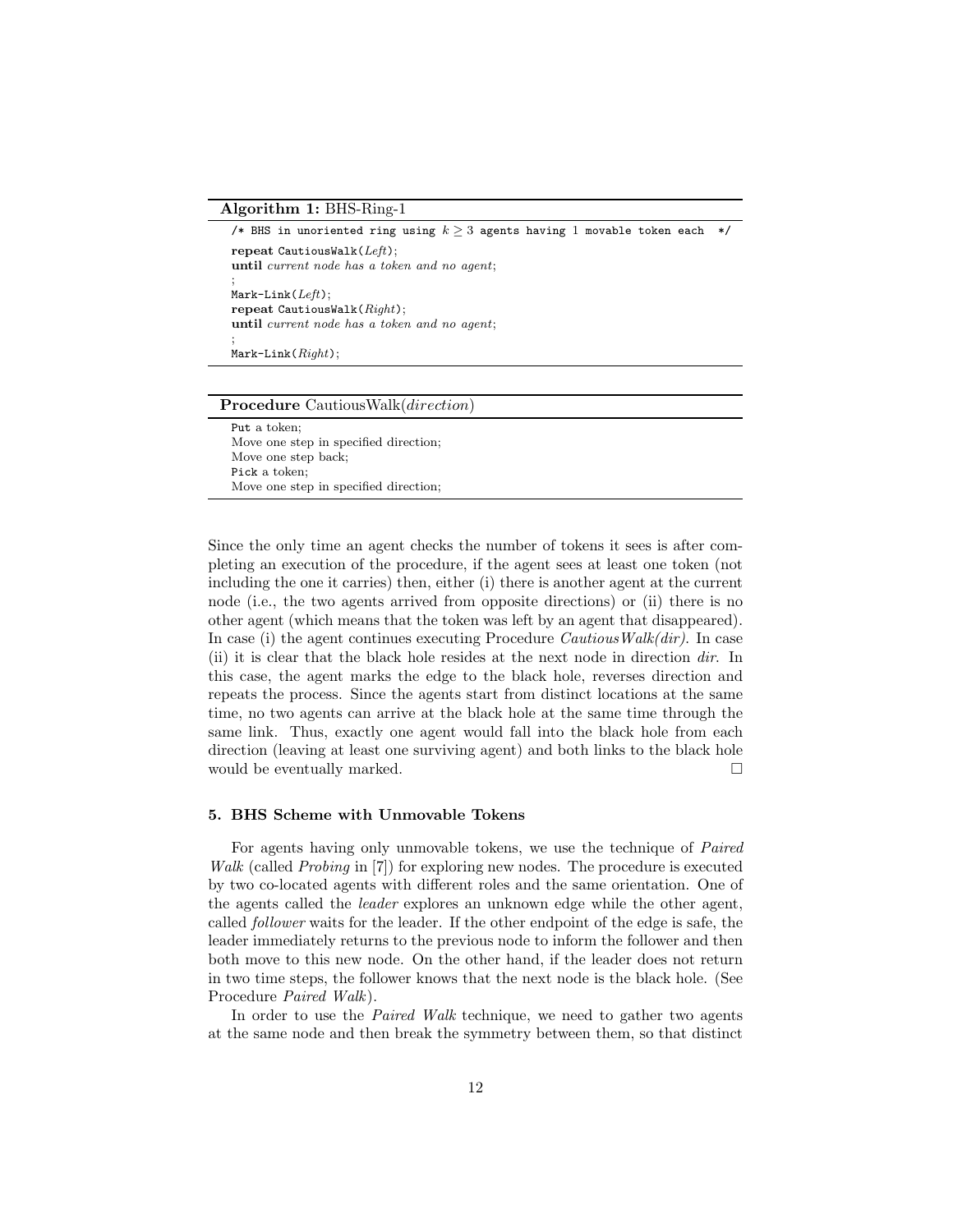roles can be assigned to each of them. The basic idea of our algorithms is the following. We first identify the two homebases that are closest to the black hole (one on each side). These homebases are called gates. The gates divide the ring into two segments: one segment contains the black hole (thus, is dangerous); the other segment contains all other homebases (and is safe). Initially all agents are in the safe part and an agent can move to the dangerous part only when it passes through the gate node. We ensure that any agent reaching a gate node, waits for a partner agent in order to perform the Paired Walk procedure. We now present two BHS algorithms, one for oriented rings and the other for unoriented rings.

| <b>Procedure</b> PairedWalk(isLeader) |
|---------------------------------------|
| if <i>isLeader</i> then               |
| Move one step in specified direction; |
| Move one step back;                   |
| Move one step in specified direction; |
| else                                  |
| WAIT(2);                              |
| if there is a leader then             |
| Move one step in specified direction; |

## 5.1. Oriented Rings

In this section, we describe an algorithm using at least four agents with two unmovable tokens. In an oriented ring, all agents may move in the same direction (i.e., Left). The algorithm executed by the agents essentially runs in five phases:

- 1. Init phase: During this phase, each agent places a token on its homebase (state START), moves left until the next homebase, i.e., next node with a token (state CHECK-LEFT), returns to its homebase to put down the second token (state GO-BACK). The agents may not complete this phase of the algorithm at the same time. If the agent meets another agent at its homebase, it forms a pair with it (entering phase Left-exploration) if the other agent is alone, or it becomes a LEFT-SEARCHER agent otherwise (entering phase Left-pairing). During this phase, only one agent will fall into the black hole and there will be a unique homebase with a single token (we call this node the gate node) and all the other homebases will eventually contain exactly two tokens each.
- 2. Left-pairing: During this phase, agents try to meet at the gate node by moving to the left until they reach a node containing a single token (state ALONE). The first agent reaching node with one token waits for a partner agent (state WAITING). When another agent arrives at the node, they form a pair (LEFT-LEADER, LEFT-FOLLOWER) and proceed to the next phase. A pair can be formed either by :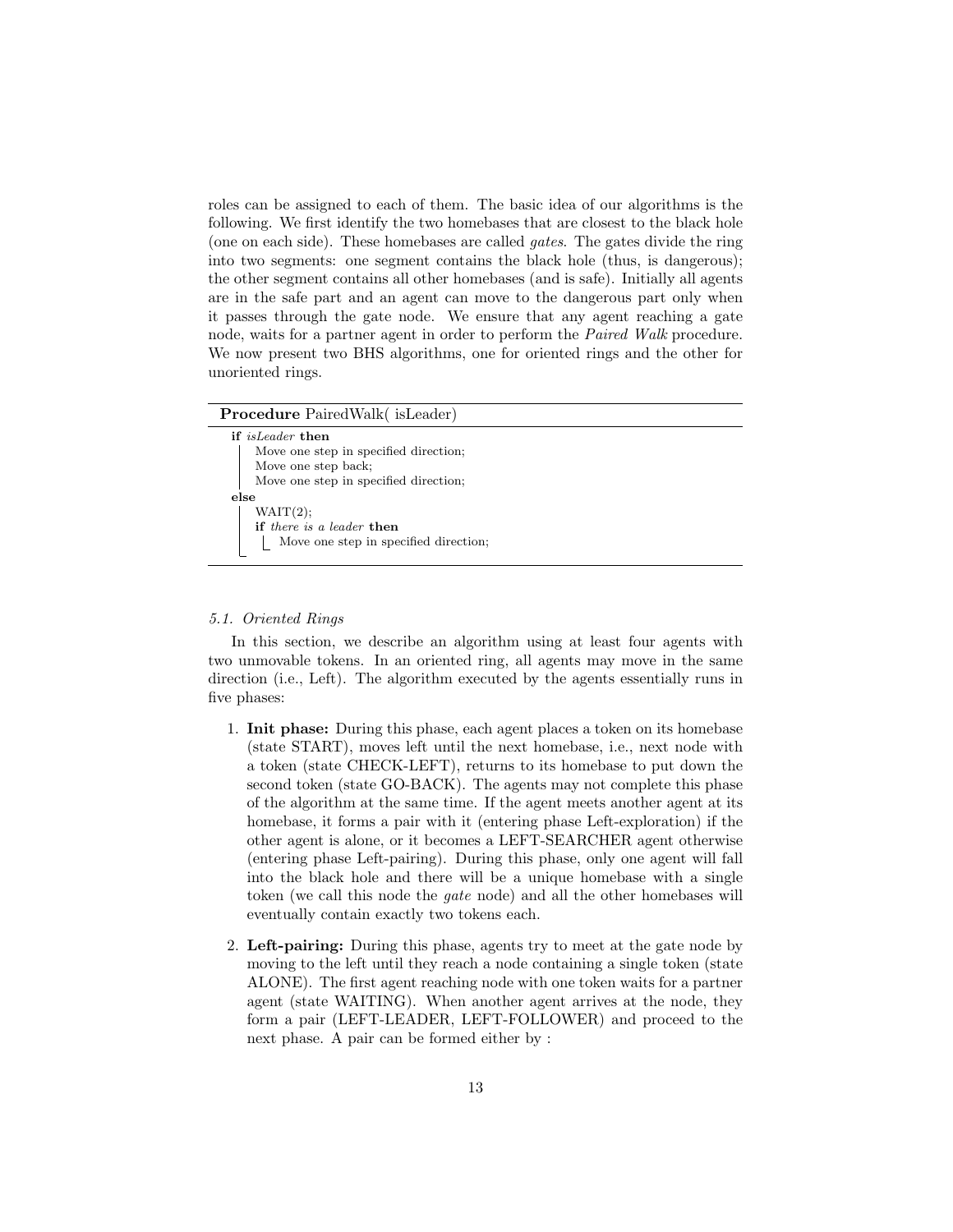- a WAITING agent and an ALONE agent,
- or a WAITING agent and a GO-BACK agent,
- or an ALONE agent and a GO-BACK agent.

In all the above cases, the two agents forming a pair have distinct states and they can be assigned the distinct roles of leader and follower for the next phase. Among the two agents forming a pair, if there is a WAITING agent, it becomes LEFT-LEADER, else the ALONE agent becomes LEFT-LEADER. The algorithm also has some additional rules to ensure that no two LEFT-LEADERs are created at the same node at the same time: no agent becomes a LEFT-LEADER if there is already another LEFT-LEADER at the same node (In this case, the agent become a LEFT-SEARCHER). Another rule is that if a ALONE agent and a GO-BACK agent arrive at the same time to a node with a WAITING agent, then only the WAITING and GO-BACK agents form a pair (LEFT-LEADER, LEFT-FOLLOWER) while the ALONE agent becomes a LEFT-SEARCHER.

- 3. Left-exploration: During this phase, the pair formed during the previous phase performs Paired Walk in the left direction. One of the agents of a pair (state LEFT-LEADER) eventually falls into the black hole and the other agent (state LEFT-FOLLOWER) marks the edge leading to the black hole.
- 4. Right-pairing: During this phase, the LEFT-FOLLOWER agent of the previous phase changes state to RIGHT-SEARCHER and returns to the gate node by moving to the right. On reaching the gate node, this agent forms a pair with the RIGHT-FOLLOWER or RIGHT-LEADER agent at the node, if any, otherwise it waits for a partner agent to arrive in order to form a pair. Recall that any additional agent that did not pair-up during the *Left-pairing* phase of the algorithm became a LEFT-SEARCHER. Such a LEFT-SEARCHER agent moves left until reaching the gate node and waits for a RIGHT-LEADER in order to form a pair (in state RIGHT-FOLLOWER).
- 5. Right-exploration: During this phase, the pair formed during the previous phase performs Paired Walk in the right direction. One of the agents of a pair (state RIGHT-LEADER) eventually falls into the black hole and the other agent (state RIGHT-FOLLOWER) marks the edge leading to the black hole.

The complete formal version of the algorithm is presented in Algorithm 2 and the state transitions during the algorithm are shown in Figure 4.

Lemma 5.1. During the algorithm 2, the following holds, assuming there are at least 4 agents, each carrying two unmovable tokens

(i) Exactly one CHECK-LEFT agent falls into the black hole.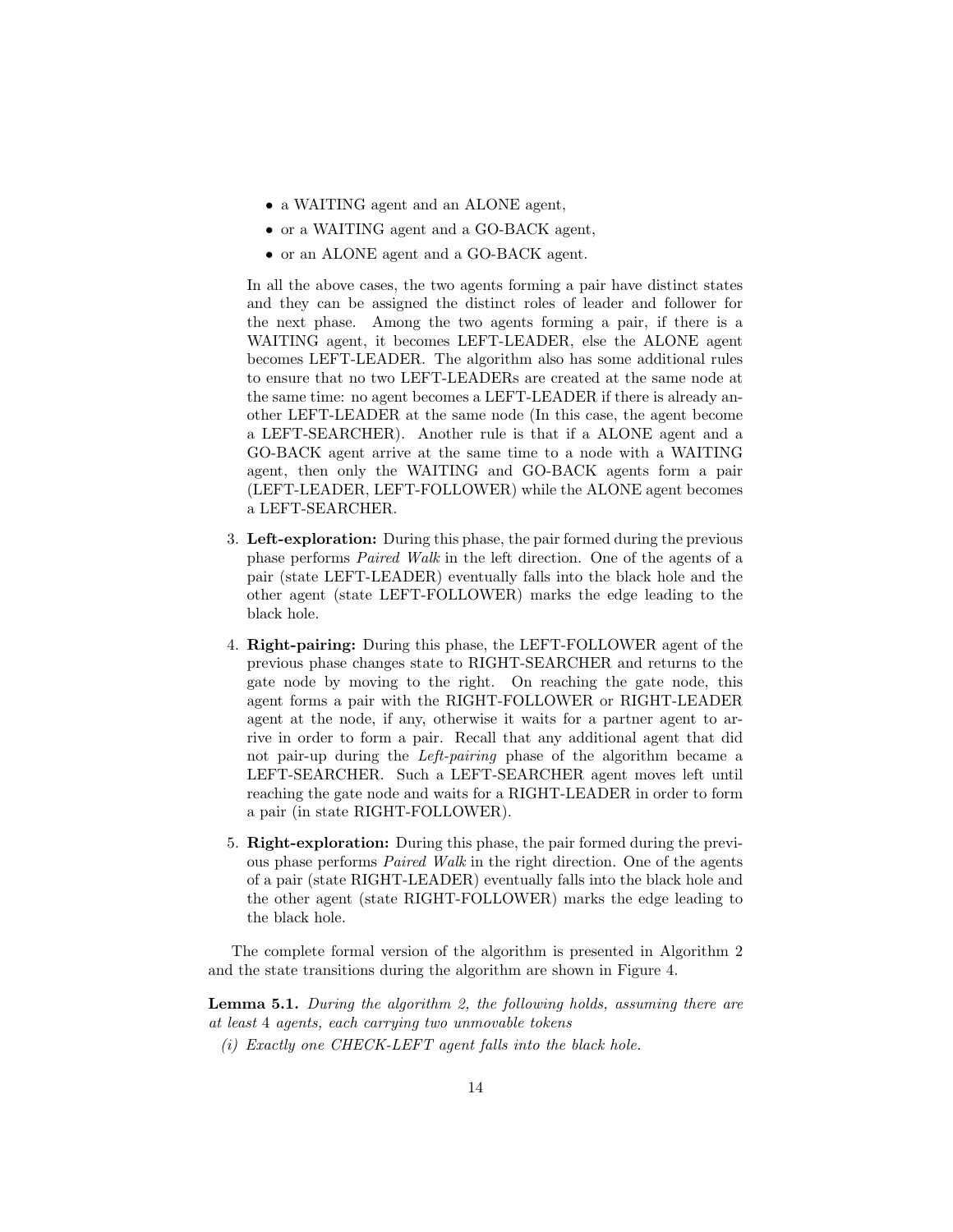

Figure 4: State transitions during the algorithm BHS-Ring-2 with  $k \geq 4$  agents and 2 unmovable tokens per agent. Agents in state CHECK-LEFT, LEFT-LEADER, or RIGHT-LEADER may fall into the black hole.

- (ii) An agent in any state other than CHECK-LEFT, LEFT-LEADER, or RIGHT-LEADER, never enters the black hole.
- (iii) At least one Paired Walk is performed in the left direction starting from the gate node, marking one edge incident to the black hole as dangerous.
- (iv) At least one Paired Walk is performed in the right direction starting from the gate node, marking one edge incident to the black hole as dangerous.

*Proof* : (i) After the first step (performed simultaneously by each agent), there is at least one token at each homebase. A CHECK-LEFT agent moves from its homebase until the next node on the left that contains a token. Thus, only the agent whose homebase is the first one on the right starting from the black hole, may enter the black hole. Any other agent would successfully reach a node containing a token and at that point, change state and never enter state CHECK-LEFT again.

(ii)Any agent that is not in state CHECK-LEFT never goes beyond the gate node in the left direction, unless it is performing a Paired Walk as a (LEFT-LEADER, LEFT-FOLLOWER) pair. Thus, only a LEFT-LEADER or a CHECK-LEFT agent may enter the black hole while going left. Now consider an agent that is going in the right direction. If the agent is going back to the gate node or back to its homebase, it stops before reaching the black hole. Otherwise an agent going right must be part of a *Paired Walk* in the right direction. Thus, only a RIGHT-LEADER may enter the black hole while going in the right direction.

(iii) An agent that does not enter the black hole in state CHECK-LEFT, returns to its homebase to put the second token. If the agent meets another agent at its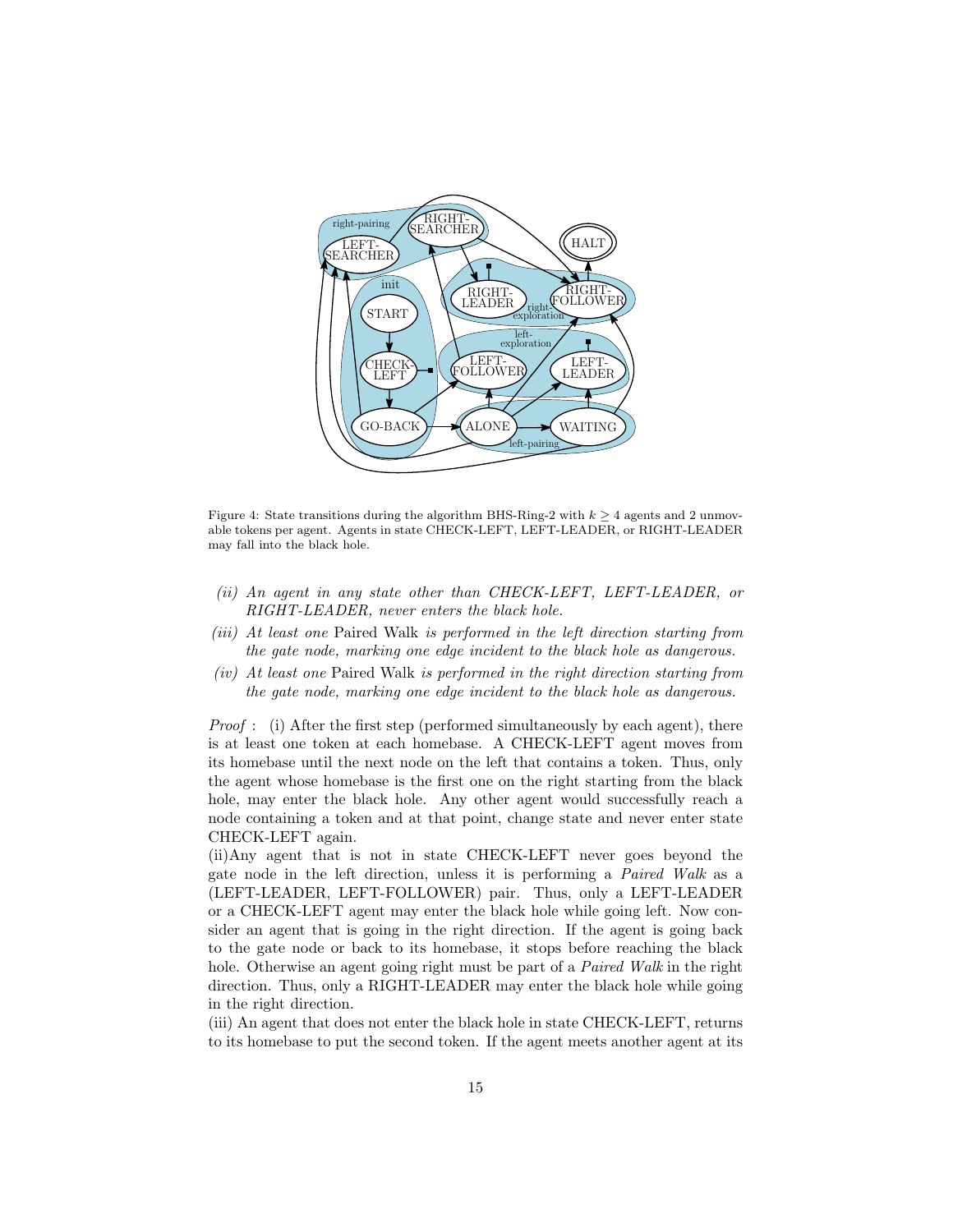homebase then a *Paired Walk* (in the left direction) is started at this homebase, eventually arriving at the gate node; thus the property holds. Otherwise, the agent is in state ALONE on arriving at its homebase and it moves left until the next homebase node. Suppose for the sake of contradiction that no Paired Walk is started in the left direction. This means that all the surviving agents are in state ALONE or WAITING. An agent can wait only at a homebase node containing a single token. If an agent is waiting at a node that is not the gate node, then eventually the owner of the homebase would return to that node to put the second token. At this point a Paired Walk in the left direction would be started from this node. Thus, due to the assumption that no Paired Walk has been started, all agents that are in state ALONE or WAITING would eventually be at the gate node. Since there are at least three such agents, two of them would meet at the gate node and thus, start a *Paired Walk* together.

(iv) Note that an agent may become LEFT-LEADER only if there are no other LEFT-LEADER agents at the same node. Thus, two LEFT-LEADER agents cannot enter the black hole at the same time. This means that two agents cannot become RIGHT-SEARCHER at same time. From (iii), we know that at least one agent will become a RIGHT-SEARCHER (the LEFT-FOLLOWER agent of a Paired Walk in the left direction eventually becomes RIGHT-SEARCHER). The first agent in state RIGHT-SEARCHER to reach the gate node, will become a RIGHT-LEADER. If there is another RIGHT-SEARCHER agent, this agent will eventually reach the gate node, become a RIGHT-FOLLOWER, and start a Paired Walk in the right direction with RIGHT-LEADER. Otherwise, if no Paired Walk in the right direction has been started then there are at least two surviving agents and all surviving agents would eventually be at the gate node. Any agents in state ALONE or WAITING at the gate node will become a RIGHT-FOLLOWER and thus join in a *Paired Walk* with the RIGHT-LEADER.

Theorem 5.1. Algorithm BHS-Ring-2 correctly solves the black hole search problem in any oriented ring with 4 or more agents having constant memory and carrying two unmovable tokens each.

Proof : Due to Lemma 5.1, we know that at least one *Paired Walk* is performed in each direction during the algorithm. Thus, both links to the black hole are discovered and marked. Further we know that the RIGHT-FOLLOWER agent in the pair performing the Paired Walk to the left will never enter the black hole. Thus there is at least one surviving agent.  $\Box$ 

#### 5.2. Unoriented Rings

For unoriented rings, we need at least 5 agents with two unmovable tokens each. The algorithm for unoriented rings with unmovable tokens is similar to the one for oriented rings, except that each agent initially chooses an orientation. When two agents meet and one has to follow the other, we assume in our model that the state of the agent contains information about the orientation of the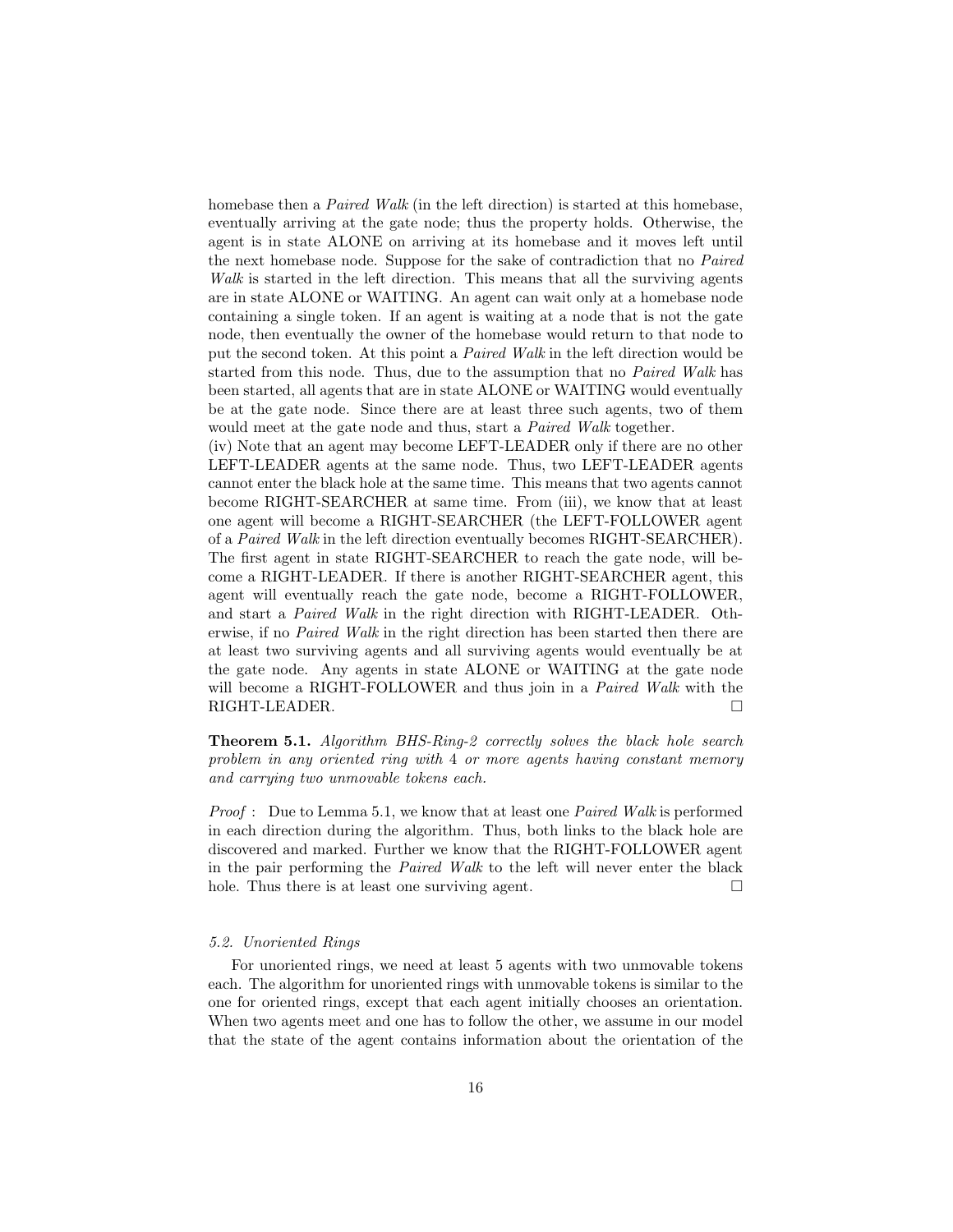# Algorithm 2: BHS-Ring-2

/\* BHS in an Oriented Ring, using  $k \geq 4$  agents having  $2$  unmovable tokens each. All agents have the same initial state START.  $*/$ START: Decide to place a token at homebase;  $State := \text{CHECK-LEFT};$ CHECK-LEFT: | Move Left until the next node that contains a token;  $State := GO-BACK$ ; GO-BACK:  $/*$  Go home to put the second token  $*/$ Move Right until the next node that contains a token; Decide to place the second token; if there is a LEFT-LEADER agent then  $State := LEFT-SEARCH$ CHER; ; else if there is a ALONE agent or a WAITING agent then  $\vert$  State := LEFT-FOLLOWER; ; else  $State := \text{ALONE}$ ; ; ALONE: /\* Move alone to the node with single token \*/ Move Left until a node that contains either only one token or two tokens and a GO-BACK agent ; if there is a RIGHT-LEADER agent then  $State := RIGHT-FOLLOWER;$ ; else if there is a LEFT-LEADER agent then  $State := LEFT-SEARCH$ CHER; ; ; else if there is a GO-BACK agent and no WAITING agent then  $State := \text{LEFT-LEADER};$ ; else if there is a WAITING agent and no GO-BACK agent then  $State := \text{LEFT-FOLLOWER};$ ; else if there is a WAITING agent and a GO-BACK agent then  $State := \text{LEFT-SEARCH}$ ; ; else  $State := WAITING;$ ; WAITING:  $\sqrt{\frac{1}{\pi}}$  /\* Wait for a partner agent \*/ Wait until other agents arrive at the current node; if there is a LEFT-LEADER agent then  $State := \text{LEFT-SEARCH}$ ; ; else if there is a GO-BACK agent or ALONE agent then  $State := LEFT-LEADER;$ ; ; else if there is a RIGHT-LEADER agent then  $State := RIGHT-FOLLOWER;$ ; ; LEFT-LEADER:  $/*$  Perform Paired walk with Follower agent  $*/$ while true do PairedWalk (1) in Left direction; ;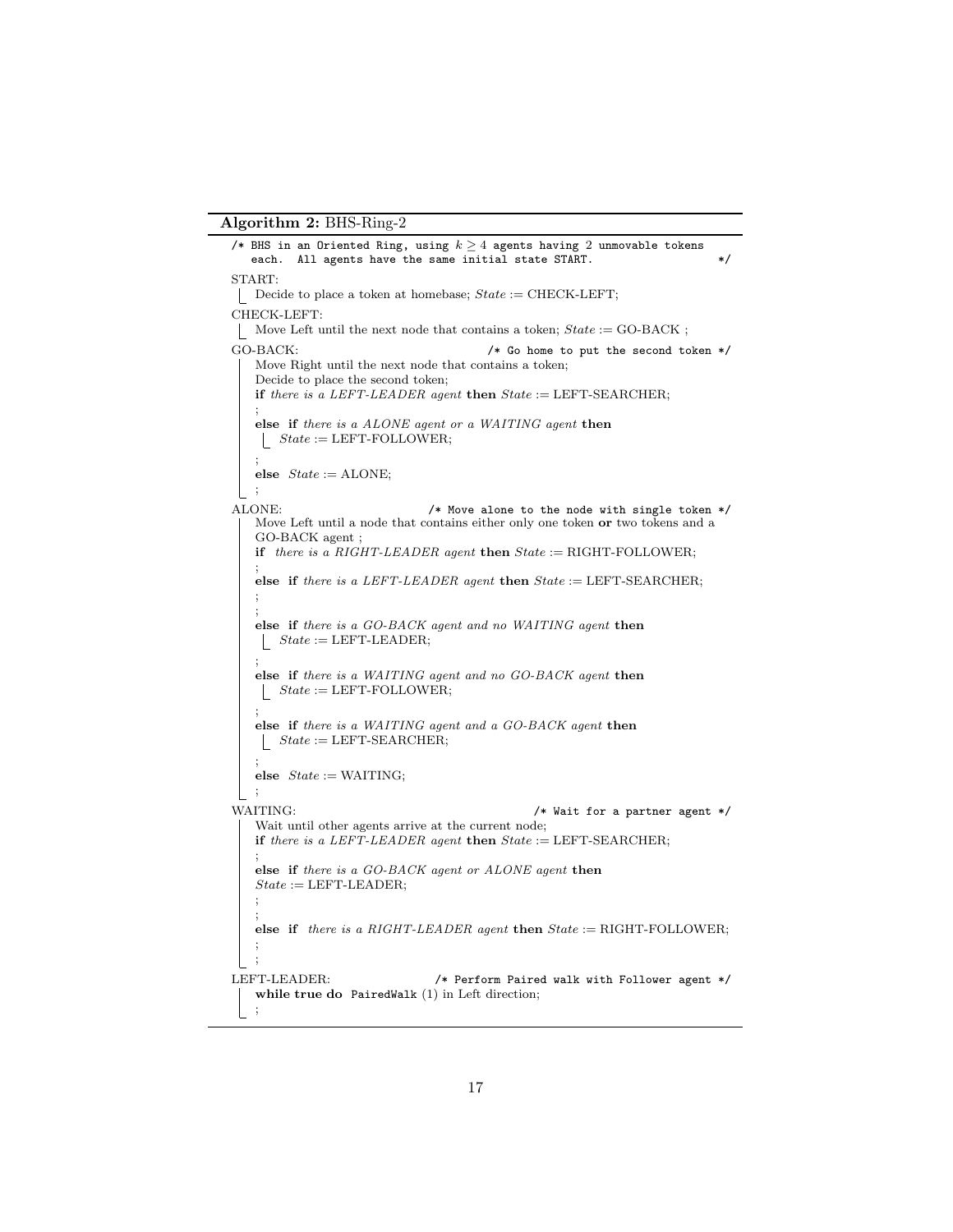# Algorithm 2: BHS-Ring-2 (continued)

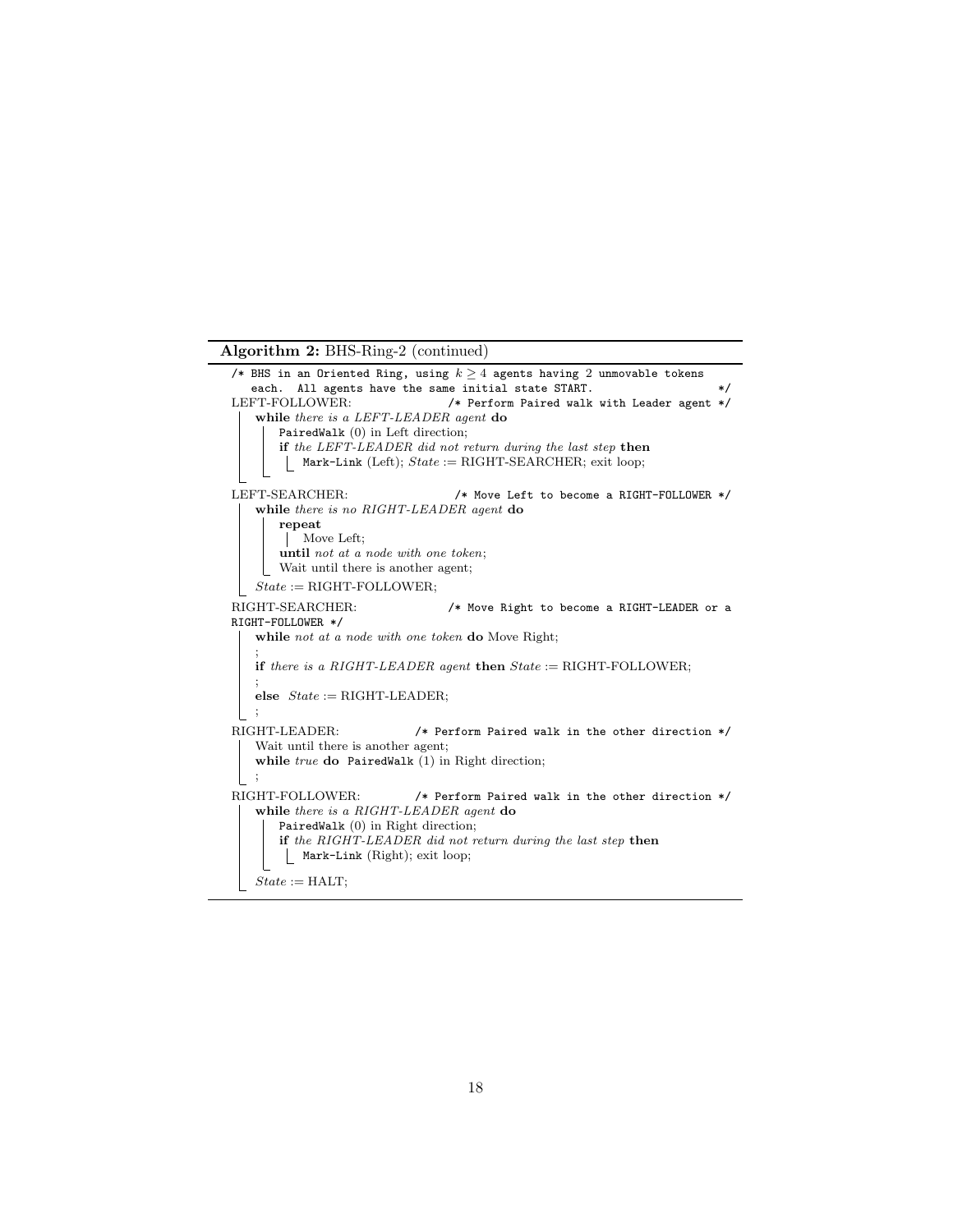# Algorithm 3: BHS-Ring-3

/\* BHS in Unoriented Ring, using  $k \geq 5$  agents having 2 unmovable tokens each. All agents have the same initial state START.  $* /$ START: Decide to place a token at homebase;  $State := \text{CHECK-LEFT}$ ; CHECK-LEFT: Move Left until the next node that contains a token;  $State := \text{CHECK-RIGHT}$ ; CHECK-RIGHT: Move Right until the next node that contains a token; Move Right again until the next node that contains some token;  $State := GO-BACK;$ GO-BACK:  $/*$  Go home to put the second token  $*/$ Move Left until the next node that contains one token; Decide to place the second token; if there is a LEFT-LEADER agent then  $State := SEARCH$ . ; else if there is a ALONE agent or a WAITING agent then  $\vert$   $State := LEFT-FOLLOWER;$ ; else if there is a RIGHT-LEADER agent then  $State := RIGHT-FOLLOWER;$ ; ; else  $State := \text{ALONE}$ ; ; WAITING:  $\sqrt{\frac{1}{\sqrt{2}}}$  /\* Wait for a partner agent \*/ Wait until other agents arrive at the current node; if there is a RIGHT-LEADER agent then  $State := RIGHT-FOLLOWER;$ ; else if there is a GO-BACK or ALONE agent a and no LEFT-LEADER agent then if there is another WAITING agent having same orientation as agent a then  $State := \text{SEARCHER};$ else State := LEFT-LEADER; ; else  $State := \text{SEARCHER};$ ;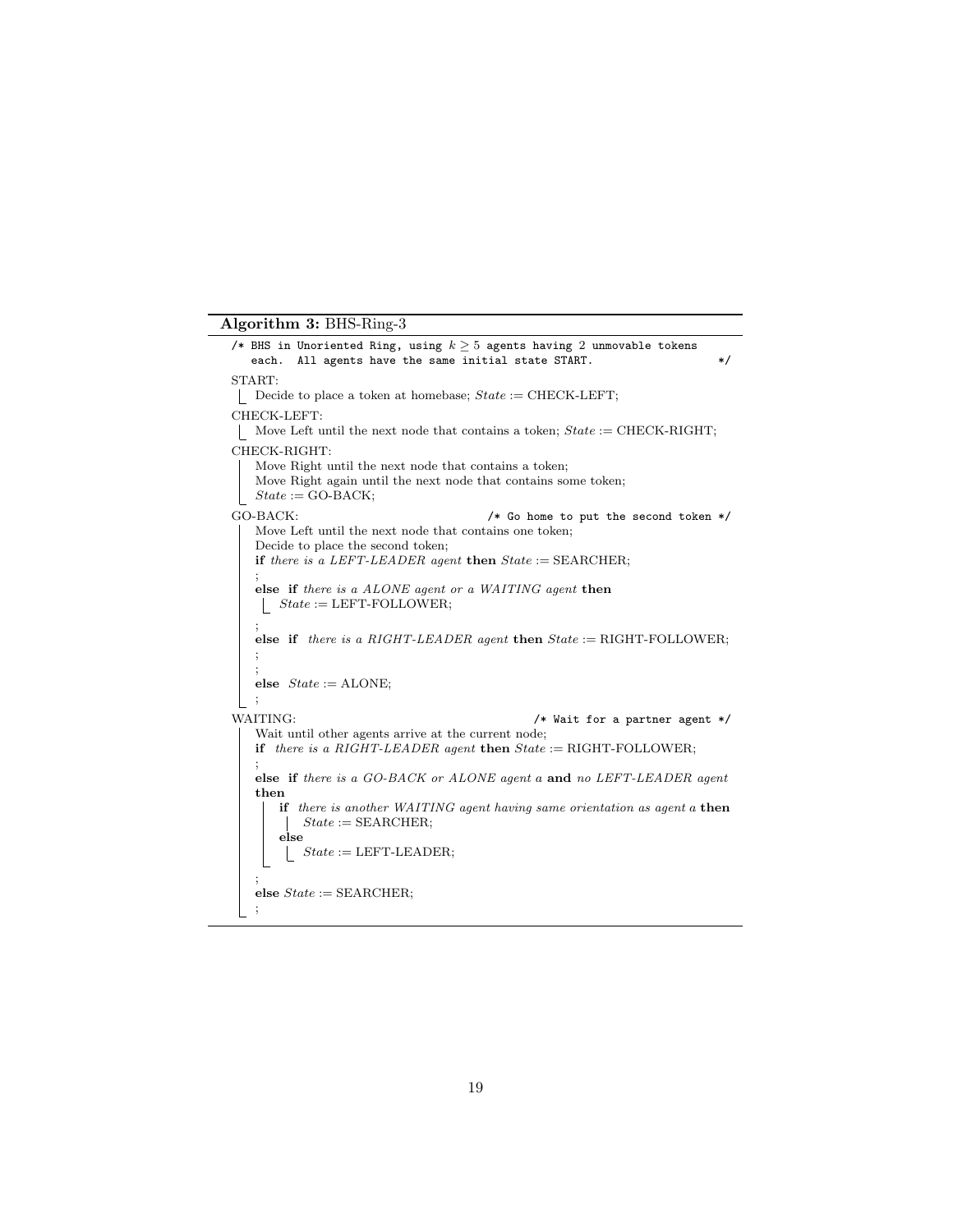# Algorithm 3: BHS-Ring-3 (continued)

```
ALONE: /* Move alone to the node with single token */
   Move Left until a node that contains either only one token or two tokens and a
   GO-BACK agent ;
   if there are no other agents then State := \text{WAITING};;
   if there is a RIGHT-LEADER agent then State := RIGHT-FOLLOWER;;
   else if there is a LEFT-LEADER agent then State := \text{SEARCHER};;
    ;
   else if there is a WAITING agent and no GO-BACK agent then
       if there is another ALONE agent having same orientation as the WAITING
       agent then
           State := \text{SEARCHER};else
        State := LEFT-FOLLOWER;
    ;
   else if there is a GO-BACK agent and no WAITING agent then
       if there is another ALONE agent having same orientation as the GO-BACK
       agent then
          State := SEARCHER;else
        State := LEFT-LEADER;
    ;
   else State := \text{SEARCHER};;
LEFT-LEADER:
   while true do PairedWalk (1) in Left direction;
    ;
LEFT-FOLLOWER:
   Align orientation with the LEFT-LEADER agent;
   while true do
       PairedWalk (0) in Left direction;
       if the LEFT-LEADER did not return during the last step then
       | Mark-Link (Left); Exit Loop;
   State := RIGHT-LEADER;CAUTIOUS-SEARCHER: /* Find a RIGHT-LEADER in order to form a pair */
   repeat
       Move Right;
       if there is a RIGHT-LEADER agent then break;
       ;
       Move Left; Move Right;
   until there is a RIGHT-LEADER agent or a node with one token;
   if there a RIGHT-LEADER agent then State := RIGHT-FOLLOWER;;
   else State := HALT;
```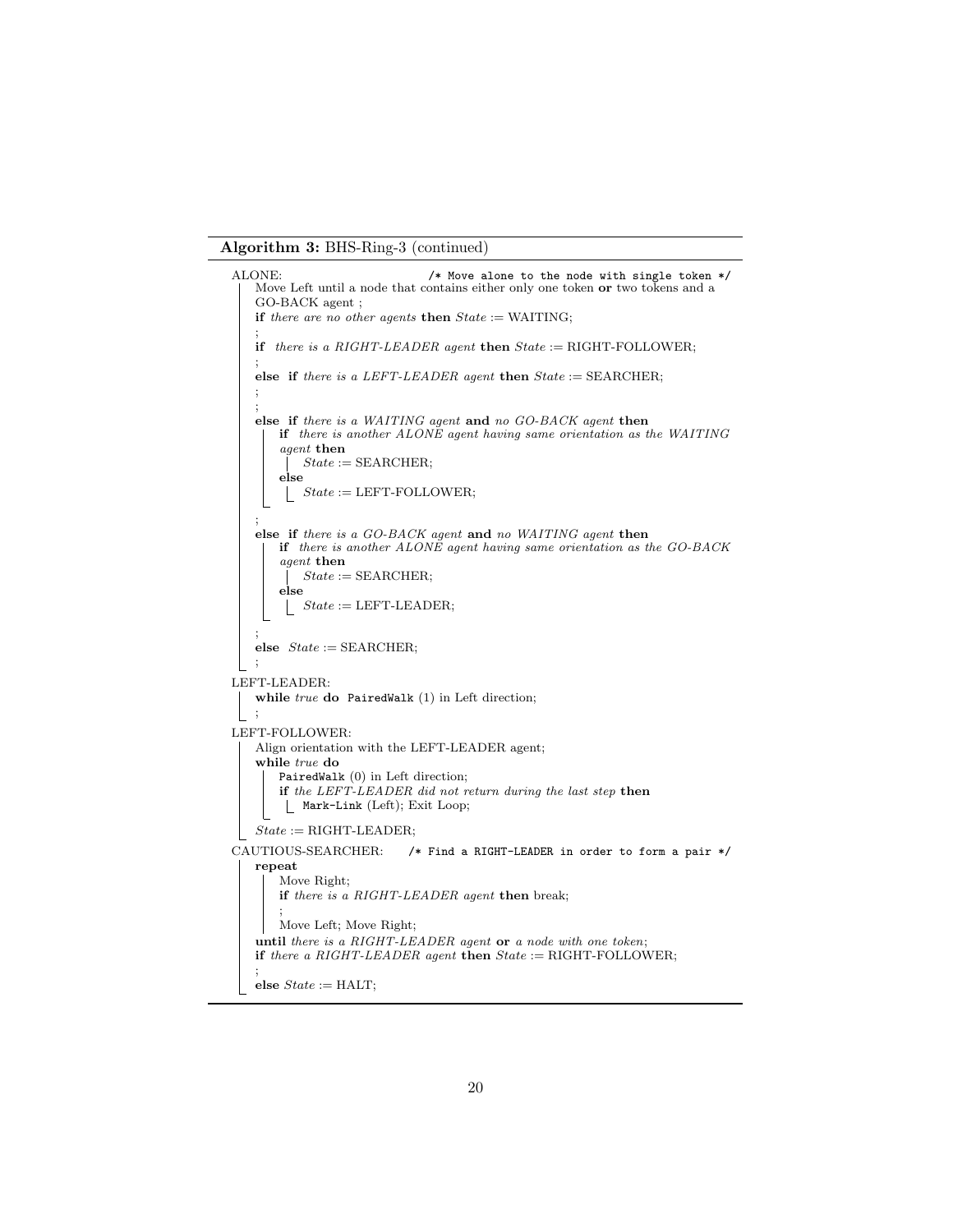#### Algorithm 3: BHS-Ring-3 (Continued)

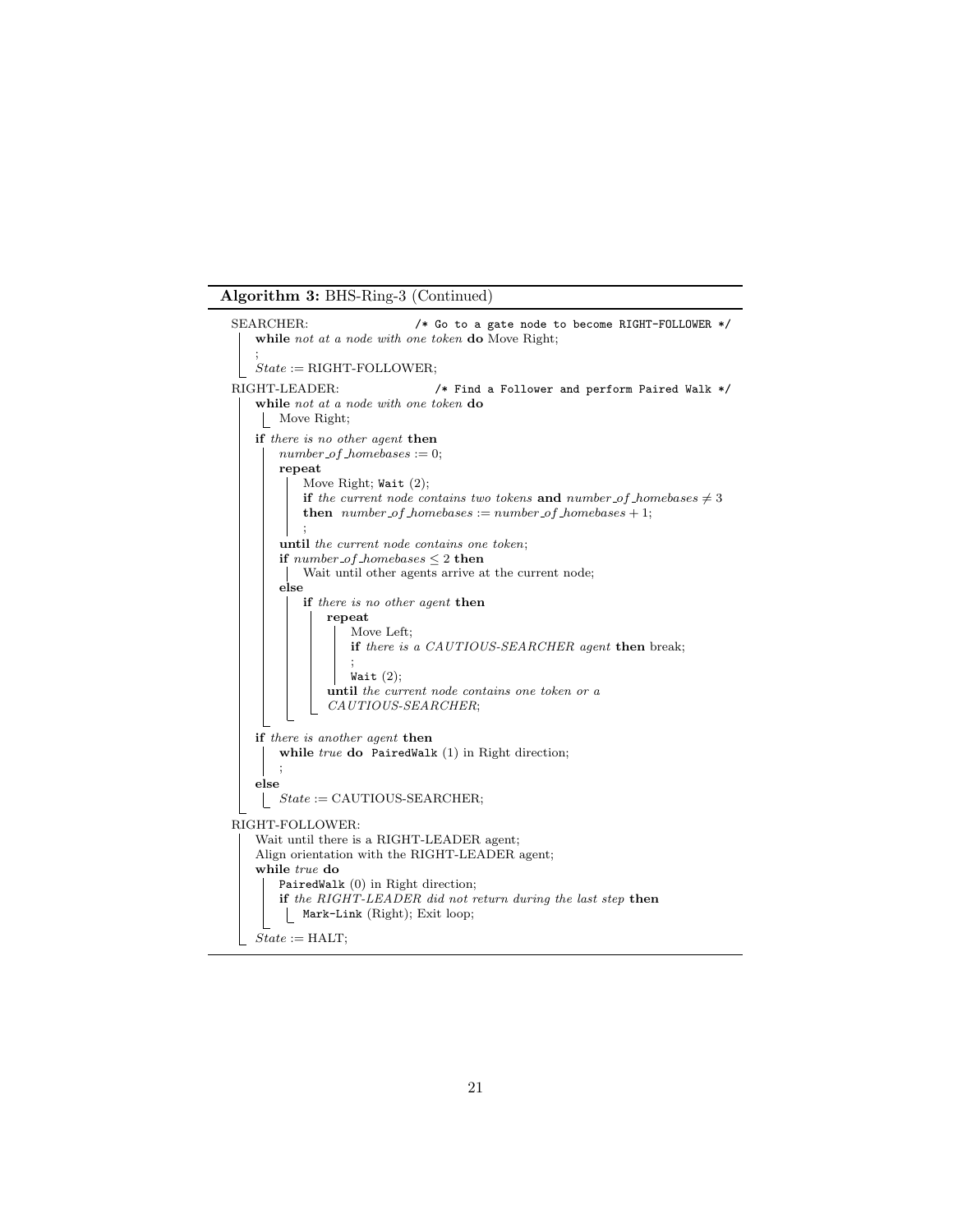

Figure 5: State transitions during the algorithm BHS-Ring-3 with  $k \geq 5$  agents and 2 unmovable tokens per agent. Only agents in state CHECK-LEFT, CHECK-RIGHT, LEFT-LEADER, or RIGHT-LEADER may fall into the black hole.

agent (i.e., the port at the current node considered by the agent to be  $Left$ ). Thus, when two agents meet at a node, one agent (e.g. the Follower) can orient itself according to the direction of the other agent (e.g. the Leader). As in the algorithm in oriented ring, the algorithm in unoriented ring executed by the agents essentially runs in five phases:

- 1. Init phase: During this phase, each agent places a token on its homebase (state START), moves left until the next homebase, i.e., the next node with a token (state CHECK-LEFT), returns to its homebase and moves right until the next homebase (state CHECK-RIGHT). Then the agent returns again to its homebase (state GO-BACK). The agents may not complete this phase of the algorithm at the same time. If the GO-BACK agent meets a single agent on returning to its homebase, the two agents form a pair (and start phase Left-exploration); otherwise if the GO-BACK agent meets a pair of agents, it becomes a SEARCHER agent (and starts phase Right-pairing). During this phase, exactly two agents will fall into the black hole and there will be two homebases with a single token (we call these node the gate nodes) and all the other homebases will eventually contain exactly two tokens each.
- 2. Left-pairing: During this phase, agents try to meet at the gate nodes by moving to the left until they reach a node containing a single token (state ALONE). The first agent reaching node with one token waits for a partner agent (state WAITING). When another agent arrives at the node,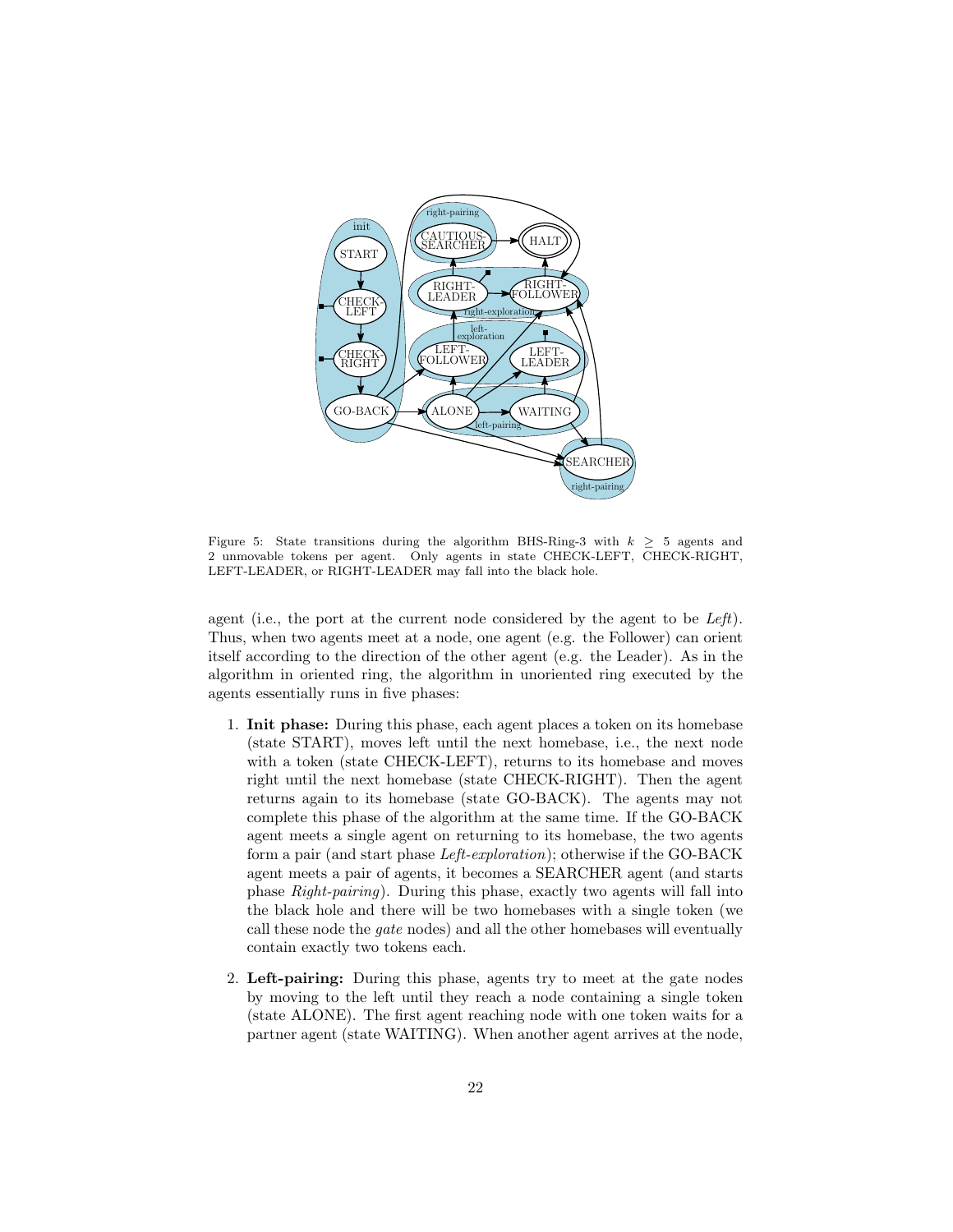they form a pair and proceed to the next phase. A pair can be formed either by :

- a WAITING agent and an ALONE agent,
- or a WAITING agent and GO-BACK agent,
- or an ALONE agent and a GO-BACK agent.

In all the above cases, the agents forming a pair have different states and they are assigned the roles of LEFT-LEADER and LEFT-FOLLOWER respectively. The role of LEFT-LEADER is assigned to the WAITING agent of the pair if there is one, or to the ALONE agent otherwise. The algorithm also has some additional rules to ensure that no two LEFT-LEADERs are created at the same node at the same time: no agent becomes a LEFT-LEADER if there is already another LEFT-LEADER at the same node (In this case, the agent become a SEARCHER). Another rule is that if a ALONE agent and a GO-BACK agent arrive at the same time to a node with a WAITING agent, then only the WAITING and GO-BACK agents form a pair (LEFT-LEADER, LEFT-FOLLOWER) while the ALONE agent changes to state SEARCHER (and starts phase Right-pairing).

Unlike in the oriented ring, it may happen that two ALONE agents arrive at the same time from opposite directions to a node u with one token. In this case, both agents wait (in state WAITING) until another agent arrives. Note that in this case, the ring is safe in both directions until the next homebase and thus, an agent  $b$  (whose homebase is  $u$ ) would arrive within a finite time. When agent b arrives, only one of the WAITING agents (the one having the same orientation as  $b$ ) changes to state LEFT-LEADER and pairs-up with agent b. The other agent changes to state SEARCHER (phase Right-pairing). A similar case occurs when an agent  $\alpha$  is waiting and two agents (both in state ALONE) arrive from different directions. Among these two agents, the one having the same orientation as agent a pairs up with agent a and starts the Paired Walk procedure as LEFT-LEADER. The other agent changes to state SEARCHER (to start phase Right-pairing).

3. Left-exploration: During this phase, the pair formed during the previous phase performs Paired Walk in the left direction. One of the agents of a pair (state LEFT-LEADER) eventually falls into the black hole and the other agent (state LEFT-FOLLOWER) marks the edge leading to the black hole.

As before there can be multiple leader-follower pairs performing *Paired* Walk in different parts of the ring. However the rules of the algorithm ensure that no two LEFT-LEADER agents may be created at the same node at the same time. Thus, two LEFT-LEADER agents cannot enter into the black hole at the same time from the same direction.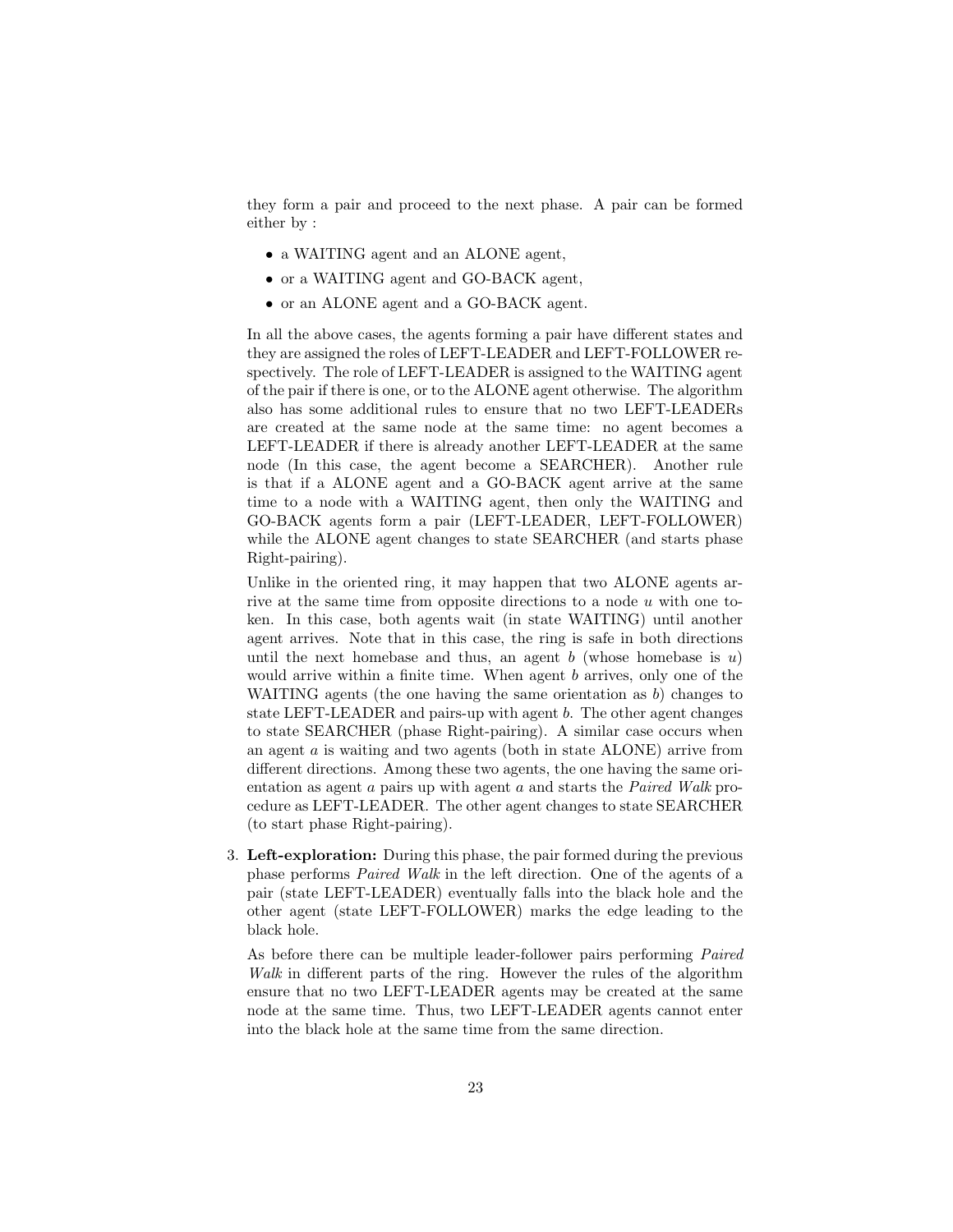4. Right-pairing: When a LEFT-LEADER agent falls into the black hole, the corresponding LEFT-FOLLOWER agent, say agent  $r$ , becomes a RIGHT-LEADER. The RIGHT-LEADER agent r moves in the other direction (i.e. "right") until it reaches a gate node u containing one token. If the RIGHT-LEADER does not find a RIGHT-FOLLOWER at  $u$ to pair with, the RIGHT-LEADER  $r$  performs a *slow* walk in the same direction until it reaches a node  $v$  with one token. During the slow walk, an agent moves at one-third the speed of any other agent (i.e., waits two steps after each move). Agent  $r$  also counts (up to a maximum of 3) the number of nodes it sees that have two tokens (i.e. the number of homebases). If the agent  $r$  encounters no more than two homebases (nodes with two tokens) between  $u$  and  $v$ , then it knows that  $v$  is not a gate node and thus, the agent whose homebase is node  $v$ , will eventually come back to this node. In this case, agent r waits and form a pair (RIGHT-LEADER, RIGHT-FOLLOWER) with the first agent that arrives. In the other case, when agent  $r$  has seen at least 3 homebases, it is not possible to determine if  $v$  is a gate node or not, so agent  $r$  cannot wait. If there is no other agent already at  $v$  to form a pair with, the agent  $r$  switches direction and moves back towards  $u$  performing a slow walk. This ensures that it will meet and form a pair with any unpaired agent, i.e., any agent that did not perform a Paired Walk in the previous phase. Recall that an agent that did not pair up during the previous phases of the algorithm, became a SEARCHER. Such a SEARCHER agent moves left until reaching the gate node and waits for a RIGHT-LEADER in order to form a pair (state RIGHT-FOLLOWER).

If there is no such unpaired agent, then agent  $r$  may not find any agent on reaching node  $u$ . In that case, agent  $r$  becomes a CAUTIOUS-SEARCHER, switches direction again and moves back to  $v$ by repeating the following sequence of three moves: move right, move left, move right. This ensures that agent  $r$  will meet and form a pair with any RIGHT-LEADER agent that has the same orientation as agent  $r$  and is looking for a partner. Finally, if agent  $r$  still did not meet any other agent during this phase, we can show that there must be a pair of agents with the opposite orientation (as agent  $r$ ). Such a pair would have already detected and marked the other link leading to the black hole. Thus, agent r terminates.

5. Right-exploration: During this phase, the pair formed during the previous phase performs Paired Walk in the right direction. One of the agents of a pair (state RIGHT-LEADER) eventually falls into the black hole and the other agent (state RIGHT-FOLLOWER) marks the edge leading to the black hole.

A formal description of the algorithm can be found in Algorithm 3 and the state transitions during the algorithm are shown in Figure 5.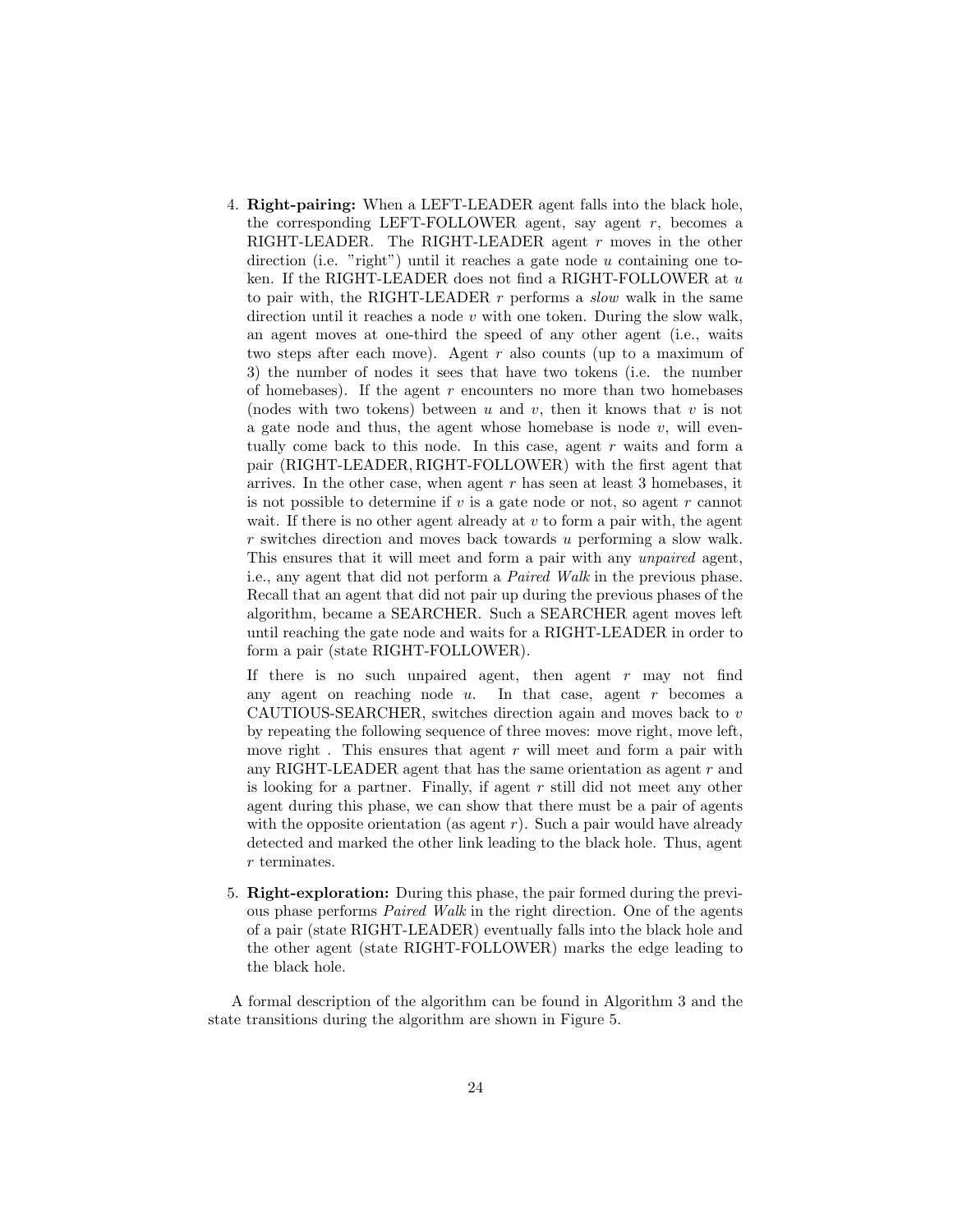Lemma 5.2. During the algorithm BHS-Ring-3, the following holds, assuming there are at least 5 agents, each carrying two unmovable tokens

- (i) Exactly two agents fall into the black hole before placing their second token.
- (ii) An agent that is not in state LEFT-LEADER or RIGHT-LEADER never enters the black hole after placing its second token.
- (iii) There is at least one LEFT-LEADER and each LEFT-LEADER has a corresponding LEFT-FOLLOWER.
- (iv) At least one Paired Walk is performed in each direction, marking the corresponding edge incident to the black hole as dangerous.

Proof : (i) This fact follows directly from the description of the algorithm. Only the two agents whose homebases are closest to the black hole (from either side) would fall into the black hole before placing the second token.

(ii) After placing its second token on the homebase, an agent is not allowed to move beyond the gate nodes, unless it is performing a *Paired Walk*. If an agent enters the black hole while performing Paired Walk then it must be in state LEFT-LEADER or RIGHT-LEADER.

(iii) There are at least three agents which do not enter the black hole before placing their second token. At least two of these must have the same orientation. Among those surviving agents having same orientation, at least two would eventually meet at a node containing a single token (note that the agents are allowed to wait only at nodes with a single token and eventually only the gate nodes will contain a single token). Whenever multiple agents meet at a node, no two of them have the same state and the same orientation. According to the rules of the algorithm exactly one of them becomes LEFT-LEADER and exactly one of them becomes LEFT-FOLLOWER.

(iv) Due to Property (iii) above, we know that at least one pair (LEFT-LEADER, LEFT-FOLLOWER) performed a Paired Walk and has marked one link incident to the black hole. Let us consider the first LEFT-LEADER agent  $l$  fell into the black hole, and the corresponding LEFT-FOLLOWER agent  $r$  that became a RIGHT-LEADER. Agent  $r$  goes back to the gate node  $u$  and then goes right until it finds a node  $v$  with one token. If while going right, this agent saw no more than two homebases with two tokens (i.e. *number of homebases*  $\leq 2$  in Algorithm 3), then v is not a gate node since there must be at least three homebases that are not gate nodes. In this case, the agent whose homebase is v will eventually come back and form a pair with the agent r at node v. This pair of agents will perform Paired Walk in the other direction.

Now, assume that agent  $r$  has seen three or more homebases with two tokens between u and v. Thus, there are one or more agents denoted by  $a_1, a_2, \ldots$  that are distinct from  $l$  and  $r$  and whose homebases are between  $u$  and  $v$ . Now we consider multiple scenarios depending on the orientation of agents  $a_i$  and how they have paired.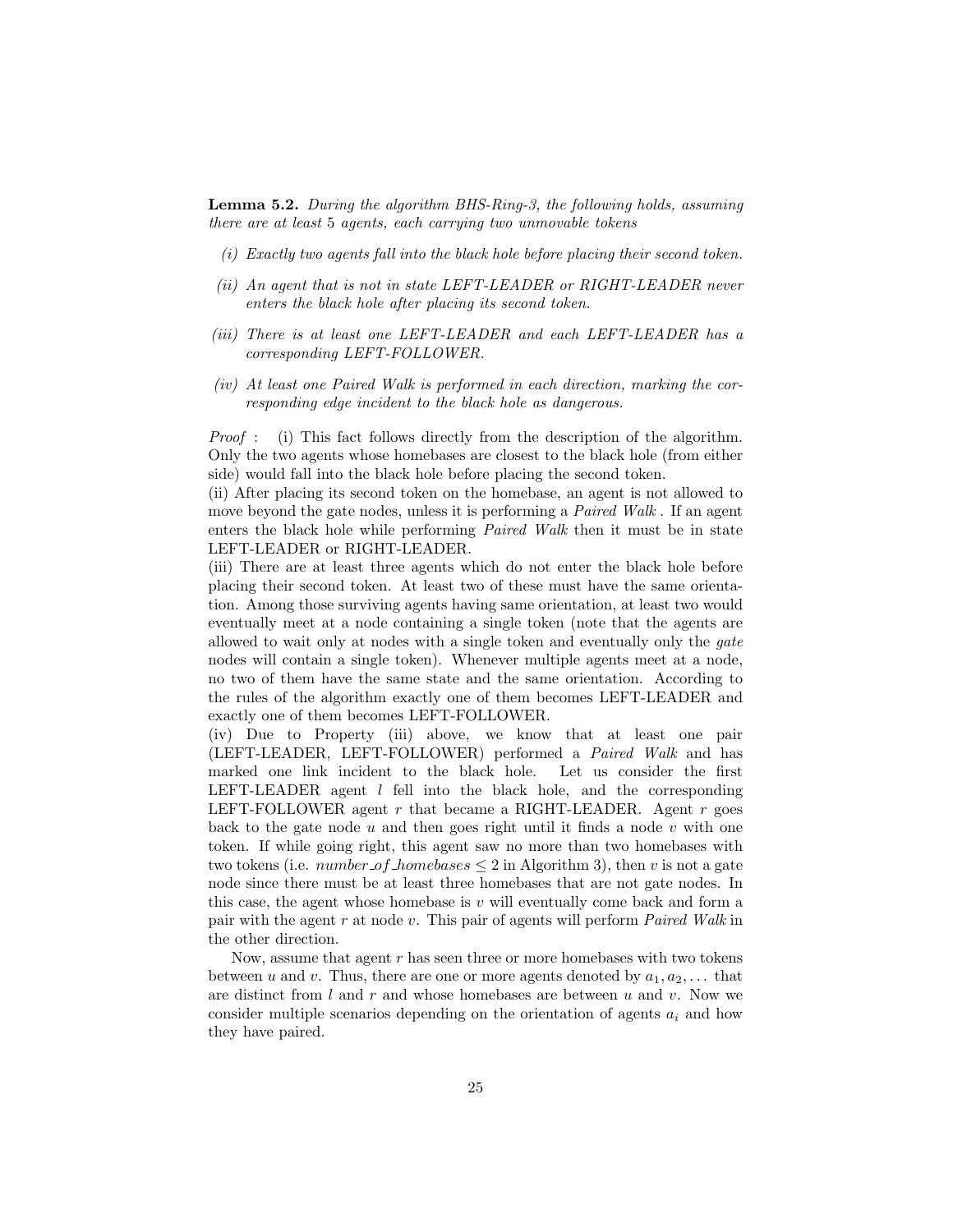First, we assume that agent  $a_1$  is unpaired. In this case, agent  $a_1$  will go to either u or v and wait there. Since agent  $a_1$  has already put its second token in its homebase before agent r reaches that node, agent r will find  $a_1$  waiting either at node  $v$  or at  $u$ , when agent  $r$  returns. This waiting agent becomes a RIGHT-FOLLOWER and joins the Paired Walk procedure with agent r. Hence, the second link to the black hole would be discovered by this pair of agents.

The second scenario to consider is when a LEFT-LEADER agent  $a_1$  has paired with a LEFT-FOLLOWER agent  $a_2$ . If this pair has a different orientation from the pair  $(l, r)$  then there was a *Paired Walk* in each direction and the lemma holds. Hence, we can assume this pair  $(a_1, a_2)$  has the same orientation as the pair  $(l, r)$ . Since no two LEFT-LEADERs are created at the same node at the same time,  $l$  and  $a_1$  enter the black hole at different moments in time. By definition  $(l, r)$  is the first pair to reach the black hole. When agent r becomes a CAUTIOUS-SEARCHER, agent  $a_2$  must have already come back to the gate node  $u$  in state RIGHT-LEADER. Indeed, in order to become a CAUTIOUS-SEARCHER agent  $r$  must have moved from  $u$  to the black hole w during the Paired Walk  $(3d(w, u)$  steps), returned back to u  $(d(w, u)$  steps), moved to v in a slow walk  $(3d(u, v)$  steps), and moved back to u in another slow walk  $(3d(u, v)$  steps), for a total of at least  $6d(u, v) + 4d(w, u)$  steps. After at most  $5d(u, v)$  steps from the time the  $(l, r)$  pair was formed, agents  $a_1$ and  $a_2$  must have paired and reached the gate node u. Hence after a total of  $6d(u, v) + 4d(w, u)$  steps, agent  $a_2$  must be already back at the gate node u. Thus, when agent  $r$  becomes a CAUTIOUS-SEARCHER, agent  $a_2$  is either moving from  $u$  to  $v$  or the other way. In the former case, agents  $r$  and  $a_2$  move at the same speed to the right until agent  $a_2$  reaches a node with one token. Agent  $a_2$  will eventually turn back and the agents will move in opposite directions. Assume by contradiction, that agents r and  $a_2$  did not meet while moving in opposite directions. It means that they have passed each other on an edge  $(t, s)$ . If this happens when agent  $r$  was executing the first movement to the right of its loop from node  $t$  to node  $s$  then they meet two steps later since  $r$  will come back to t while  $a_2$  is waiting. This cannot happen when r was executing the second movement to the right of its loop from  $t$  to  $s$  since  $r$  would have met  $a_2$  waiting at s two steps before. Thus, the two agents will meet in all cases. The CAUTIOUS-SEARCHER agent becomes RIGHT-FOLLOWER and joins the Paired Walk procedure with the RIGHT-LEADER. Hence, the second link to the black hole would be discovered by this pair of agents.

Theorem 5.2. Algorithm BHS-Ring-3 correctly solves the black hole search problem in an unoriented ring with 5 or more agents having constant memory and carrying two unmovable tokens each.

Proof : Due to the above lemma, we know that only a leader agent can fall into the black hole after putting its two tokens. For each leader falling into the black hole, there is a follower agent that survives. Hence, at least one agent will never fall into the black hole. Both links to the black hole are actually discovered and marked as dangerous by property (iv) of the lemma. The pseudo-code of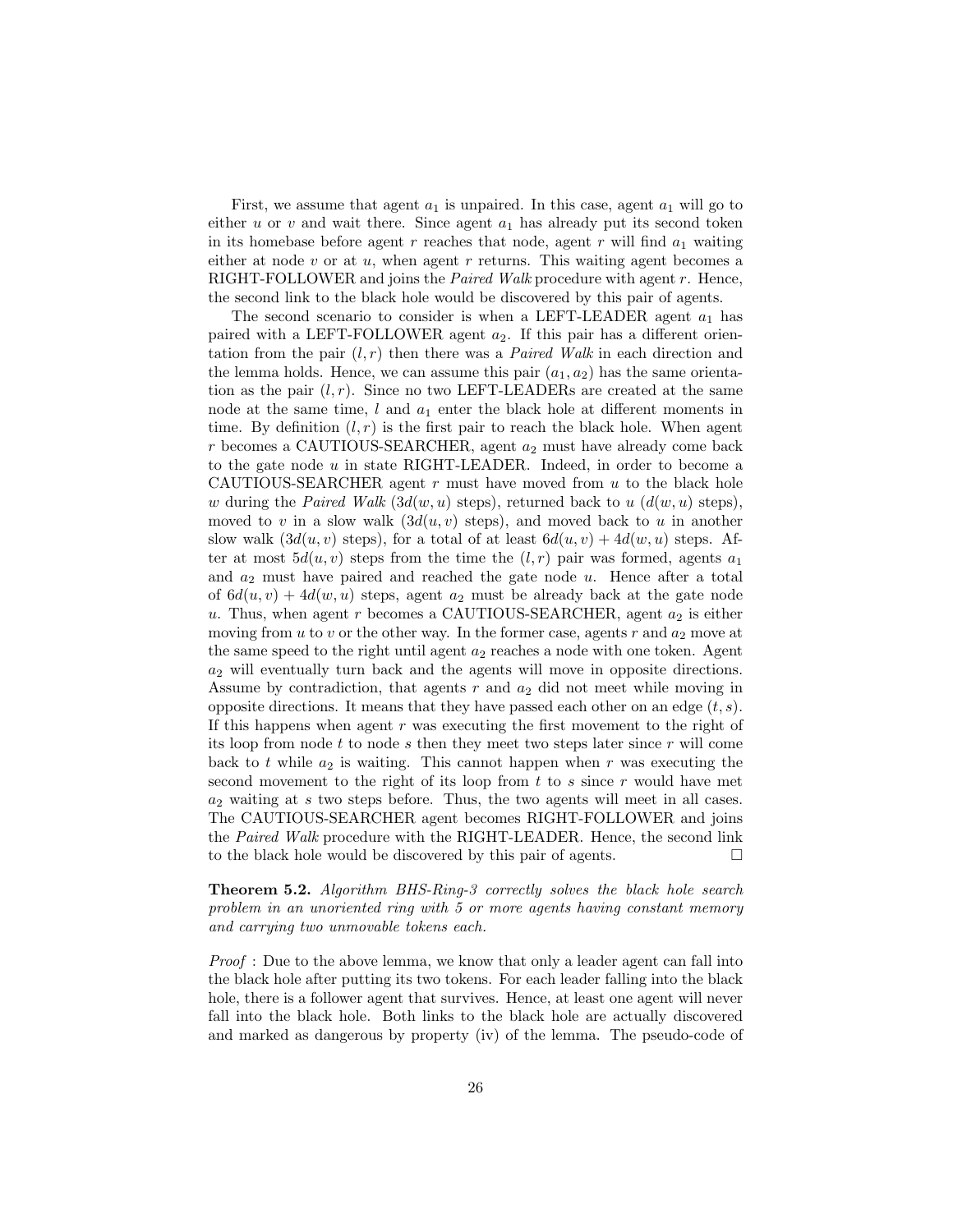Algorithm 3 can be implemented with a finite state automaton since the only variable (number of homebases) can only take four different values  $(0, 1, 2)$  or  $3)$ .

# 6. Conclusions

The results of this paper determine the minimum resources necessary for locating a black hole in synchronous ring networks. We presented algorithms that use the optimal number of agents and the optimal number of tokens per agent, while requiring only constant-size memory. Thus, all resources used by our algorithms are independent of the size of the network. Notice that all the algorithms presented in the paper have a time complexity of  $O(n)$  steps, so, they are asymptotically optimal for BHS in a ring.

The model introduced in this paper differs from that of the previous studies, since we consider constant memory agents independent of the size of the network. Another difference is that the agents were equipped with the capability of marking as dangerous the links to the black-hole once they have been detected. The purpose of giving the agents the ability to mark as dangerous the links which lead to the black-hole is the following: Since the agents have only constant memory, upon completion of any protocol which solves the problem, one agent cannot report both incident links to the black-hole. Hence those links should be only clearly indicated, somehow. It is true that when the agents are equipped with one movable token each, the final configuration of tokens constructed by Algorithm 1 clearly indicates where the black-hole is. However for the cases with unmovable tokens, it is unclear whether there exist algorithms which use the same minimum number of tokens and agents as our algorithms, and at the same time manage to construct configurations with tokens to clearly indicate the location of each link to the black-hole. We conjecture that such algorithms do not exist. Nevertheless, in this work we were interested in determining the minimal resources necessary and sufficient for discovering both links incident to the black hole. Hence in our algorithms, the agents can mark the dangerous links only for the purpose of reporting the location of the black hole. We emphasize here that the agents cannot see such marked links and thus, the execution of the algorithm is not affected by assuming this additional capability.

The main question answered by the paper is how the limitation on the memory of the agents influences the resources required for solving BHS. We show that the constant memory limitation has no influence on the resource requirements since the (matching) lower bounds hold even if the agents have unlimited memory. It would be interesting to investigate if similar tight results hold for BHS in other network topologies. We would also like to investigate the difference between 'pure' and 'enhanced' token model in terms of the minimum resources necessary for black hole search in higher degree networks.

An interesting extension to our model is the following: Agents do not start at the same time but take each step synchronously. In other words, what happens when an adversary introduces arbitrary (but finite) delays before the agents start executing a protocol. Although our algorithms rely on the fact that the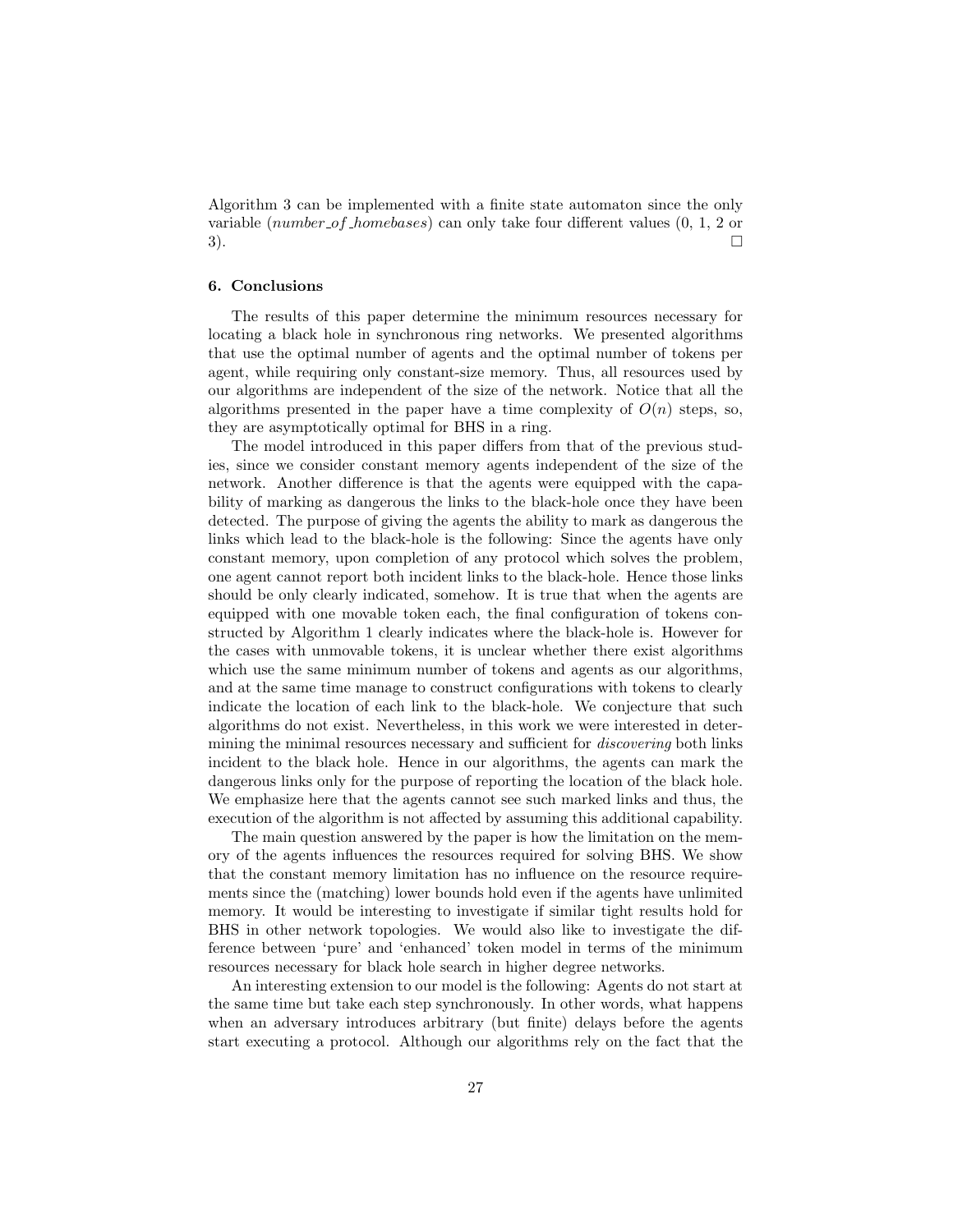agents start at the same time, we believe that our algorithms could be modified to work also for the case of agents starting with delays. However this requires taking care of several technicalities, mainly due to the fact that our algorithms have been designed to work for any number of agents (as long as this number of agents is enough for solving the problem) but also due to lack of a mutual exclusion mechanism for reading and writing at nodes. We thus leave as open the question of how much resources are necessary to solve the BHS problem with constant memory in the presence of delays.

# Reference

- [1] B. Balamohan, P. Flocchini, D. Ilcinkas, and N. Santoro. Ping pong in dangerous graphs: Optimal black hole search with pebbles. Algorithmica, 62(3-4):1006–1033, 2012.
- [2] B. Balamohan, P. Flocchini, A. Miri, and N. Santoro. Improving the optimal bounds for black hole search in rings. In SIROCCO 2011, pages 198–209, 2011.
- [3] B. Balamohan, P. Flocchini, A. Miri, and N. Santoro. Time optimal algorithms for black hole search in rings. Discrete Mathematics, Algorithms and Applications, 3(4):457–471, 2011.
- [4] M. A. Bender and D. Slonim. The power of team exploration: Two robots can learn unlabeled directed graphs. In Proceedings of 35th Annual Symposium on Foundations of Computer Science, pages 75–85, 1994.
- [5] J. Chalopin, S. Das, A. Labourel, and E. Markou. Tight bounds for scattered black hole search in a ring. In Proceedings of 18th Int. Colloquium on Structural Information and Communication Complexity (SIROCCO), volume 6796 of LNCS, pages 186–197, 2011.
- [6] J. Chalopin, S. Das, and N. Santoro. Rendezvous of mobile agents in unknown graphs with faulty links. In Proceedings of 21st International Conference on Distributed Computing, pages 108–122, 2007.
- [7] C. Cooper, R. Klasing, and T. Radzik. Searching for black-hole faults in a network using multiple agents. In Proceedings of 10th International Conference on Principles of Distributed Systems, LNCS 4305, pages 320– 332, 2006.
- [8] C. Cooper, R. Klasing, and T. Radzik. Locating and repairing faults in a network with mobile agents. Theoretical Computer Science, 411(14- 15):1638–1647, 2010.
- [9] J. Czyzowicz, S. Dobrev, R. Kralovic, S. Miklik, and D. Pardubska. Black hole search in directed graphs. In Proceedings of 16th International Colloquium on Structural Information and Communication Complexity, pages 182–194, 2009.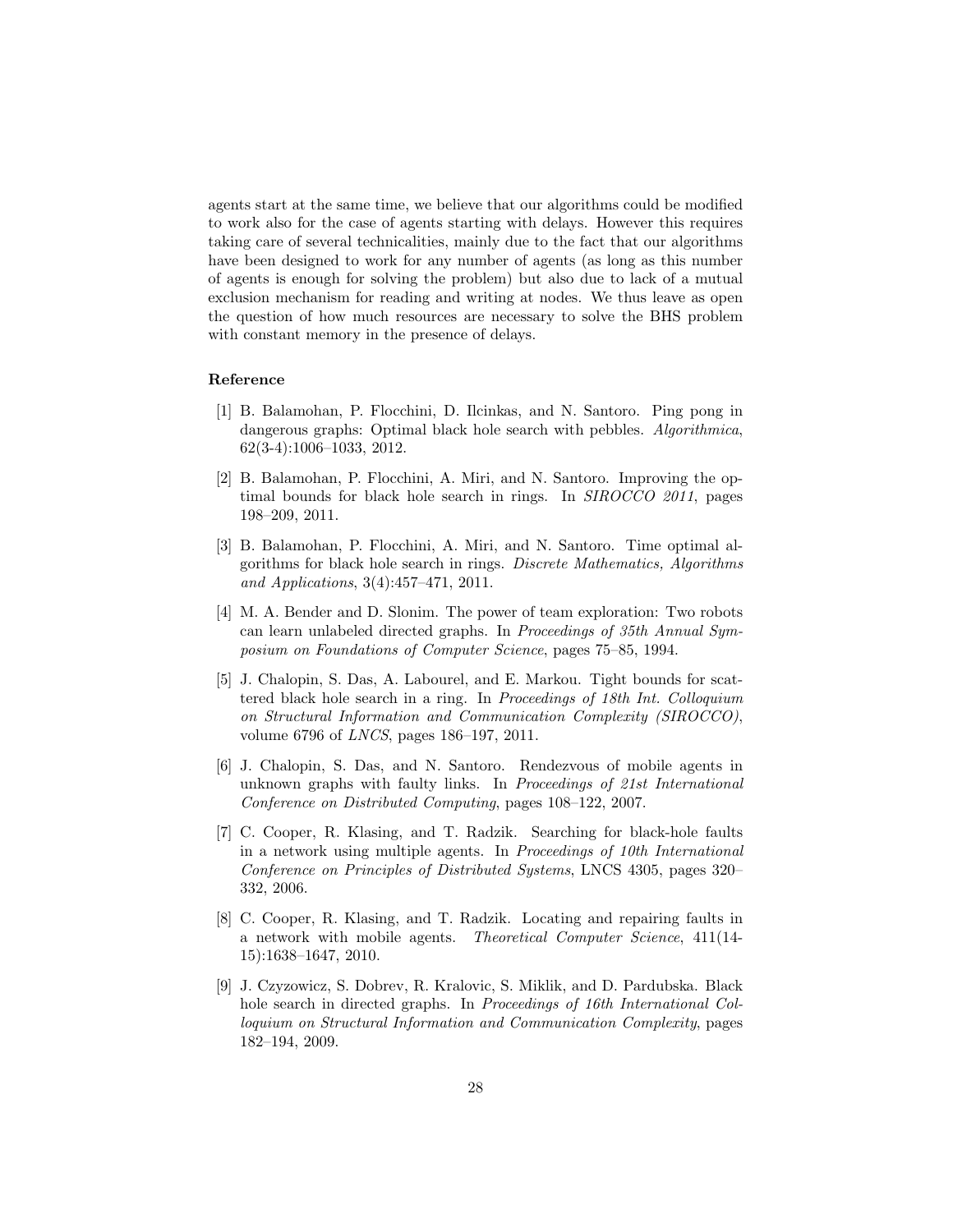- [10] J. Czyzowicz, D. Kowalski, E. Markou, and A. Pelc. Complexity of searching for a black hole. Fundamenta Informaticae, 71(2,3):229–242, 2006.
- [11] J. Czyzowicz, D. Kowalski, E. Markou, and A. Pelc. Searching for a black hole in synchronous tree networks. Combinatorics, Probability  $\mathcal C$  Comput $ing, 16(4):595-619, 2007.$
- [12] X. Deng and C. H. Papadimitriou. Exploring an unknown graph. Journal of Graph Theory, 32(3):265–297, 1999.
- [13] S. Dobrev, P. Flocchini, R. Kralovic, G. Prencipe, P. Ruzicka, and N. Santoro. Optimal search for a black hole in common interconnection networks. Networks, 47(2):61–71, 2006.
- [14] S. Dobrev, P. Flocchini, R. Kralovic, and N. Santoro. Exploring a dangerous unknown graph using tokens. In Proceedings of 5th IFIP International Conference on Theoretical Computer Science, pages 131–150, 2006.
- [15] S. Dobrev, P. Flocchini, G. Prencipe, and N. Santoro. Searching for a black hole in arbitrary networks: Optimal mobile agents protocols. Distributed Computing, 19(1):1–19, 2006.
- [16] S. Dobrev, P. Flocchini, G. Prencipe, and N. Santoro. Mobile search for a black hole in an anonymous ring. Algorithmica, 48:67–90, 2007.
- [17] S. Dobrev, P. Flocchini, and N. Santoro. Improved bounds for optimal black hole search in a network with a map. In Proceedings of 10th International Colloquium on Structural Information and Communication Complexity, pages 111–122, 2004.
- [18] S. Dobrev, R. Kralovic, N. Santoro, and W. Shi. Black hole search in asynchronous rings using tokens. In Proceedings of 6th Conference on Algorithms and Complexity, pages 139–150, 2006.
- [19] S. Dobrev, N. Santoro, and W. Shi. Scattered black hole search in an oriented ring using tokens. In Proceedings of IEEE International Parallel and Distributed Processing Symposium, pages 1–8, 2007.
- [20] S. Dobrev, N. Santoro, and W. Shi. Using scattered mobile agents to locate a black hole in an un-oriented ring with tokens. International Journal of Foundations of Computer Science, 19(6):1355–1372, 2008.
- [21] P. Flocchini, M. Kellett, P. Mason, and N. Santoro. Map construction and exploration by mobile agents scattered in a dangerous network. In Proceedings of IEEE International Symposium on Parallel & Distributed Processing, pages 1–10, 2009.
- [22] P. Fraigniaud, L. Gasieniec, D. Kowalski, and A. Pelc. Collective tree exploration. Networks, 48:166–177, 2006.